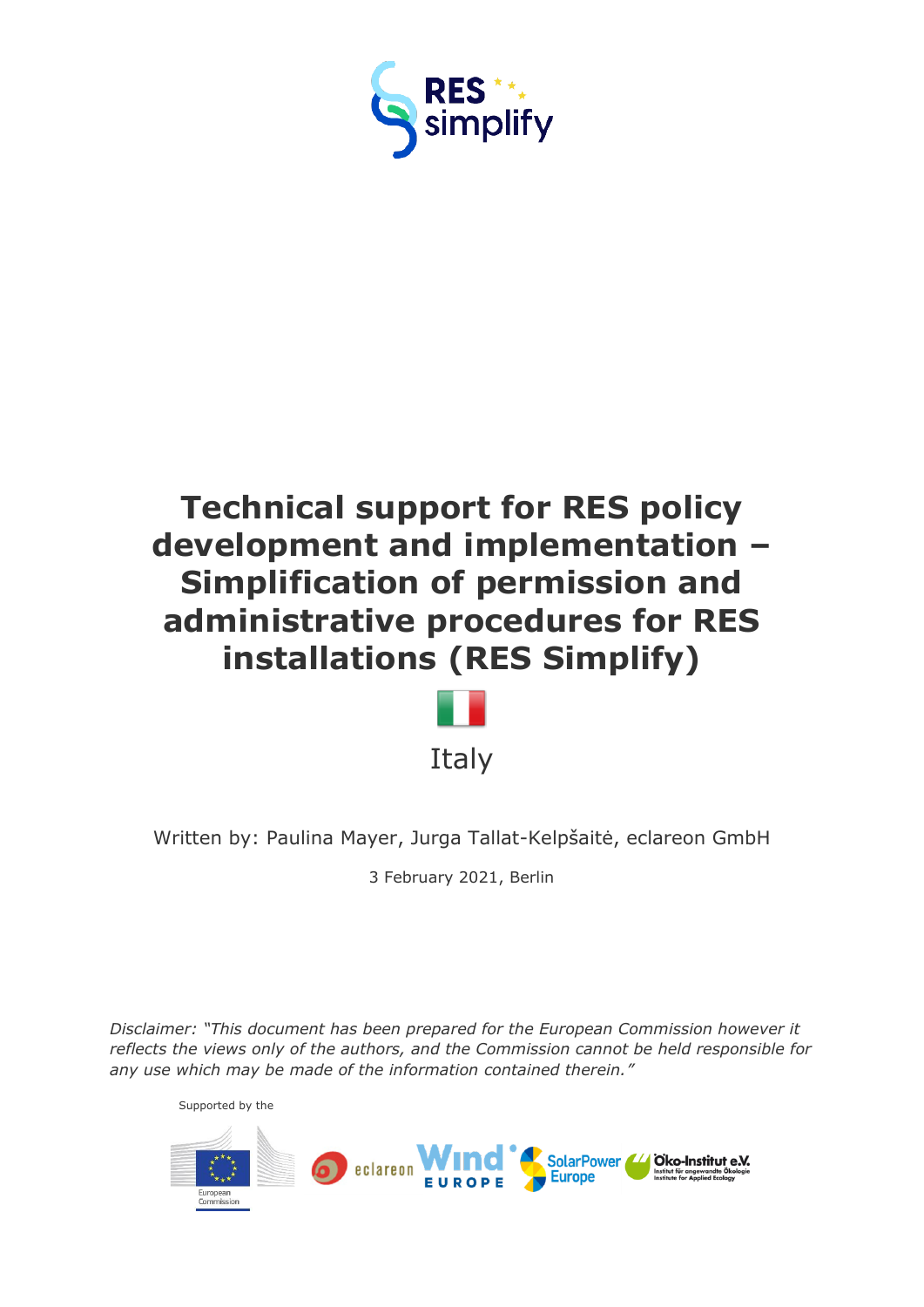### <span id="page-1-0"></span>**Executive summary**

This report covers three emerging RES-E technologies: onshore wind, rooftop PV and groundmounted PV.

For larger onshore wind and ground-mounted PV installations, the main obstacle to site selection is to determine the view of the regional or provincial superintendencies on the intended project, as they have the right to reject the project in the administrative process due to landscape protection. In addition, despite the fact that the ground-mounted PV systems on agricultural land are considered to be of high importance for reaching the NECP goals, there is no regulatory framework in Italy that allows using former quarries and all degraded areas that are classified as agricultural land but not used as such.

The grid connection agreement is a prerequisite for the start of the administrative authorisation process. The grid connection approval is usually an uncomplicated negotiation with the local grid operator, which leads to a bilateral agreement between the project developer and the grid operator. However, especially in the south of the country, there can be problems with grid connection because the grid is very weak. In the case of wind farms, the requirements of the grid operator can be complex throughout the country, and thus aggravate the project implementation. Besides, with the expected growth in renewable energy sources, it can be assumed that problems and delays in grid connection processes will increase significantly.

The biggest obstacles in the implementation of renewable energy projects mainly occur in the administrative authorisation stage. As the regions in Italy have a relatively high level of discretion in implementing the national requirements, it can be a challenge for project developers to identify which of the seven different approval procedures is optimal for the planned project in the respective region. Furthermore, as already mentioned above, the superintendencies have a crucial influence on the realisation of the ground-mounted PV and onshore wind projects in this stage, as they are entitled to reject the project and often do so. For PV systems, municipal procedures are most difficult, especially when the area is subject to special restrictions and additional permits are required. This can lead to long waiting times and delay the entire approval process. The lack of collaboration between public administration bodies as well as insufficient and not adequately trained staff can hinder and prolong all administrative procedures.

Table 1 contains a traffic light assessment of the relevant process steps for the installation of onshore wind, rooftop PV and ground-mounted PV systems in Italy.



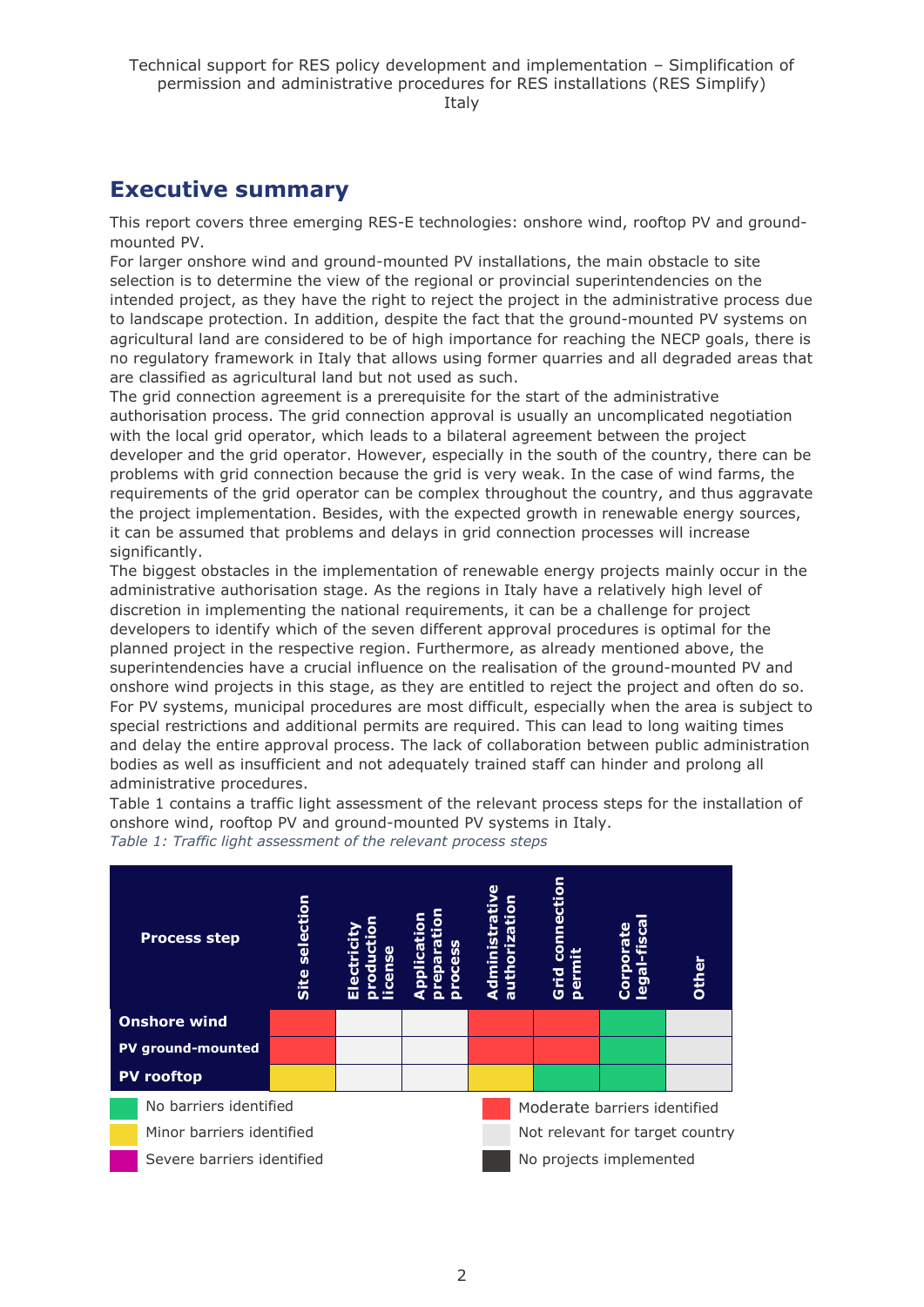## **Table of contents**

| 6. Indicators to measure the performance of the overall process23 |  |  |  |
|-------------------------------------------------------------------|--|--|--|
|                                                                   |  |  |  |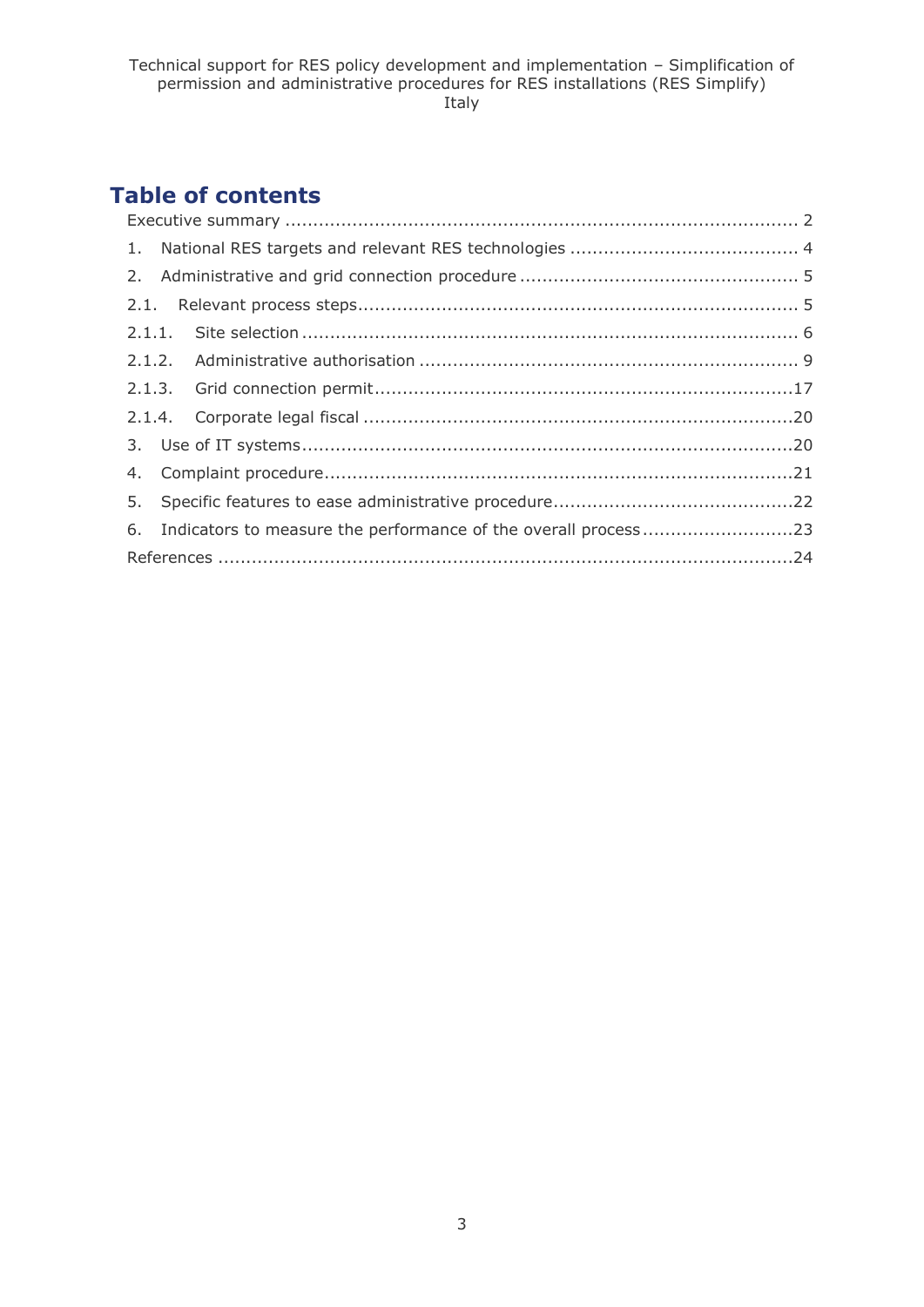## <span id="page-3-0"></span>**1. National RES targets and relevant RES technologies**

Italy plans to increase the overall share of renewable energy sources (RES) in its final energy consumption to 55% by 2030, compared to the 2017 level of 34.1%. According to the NECP, the renewable energy sector needs to increase its production by 42 GW (from 53 GW in 2017) to reach its 2030 target of around 95 GW. However, on 25 May 2021, the Minister for Environmental Transition, Roberto Cingolani, stated that in the next 9 years, significantly more, namely 70 GW of renewable energy must be installed in order to reach the target (Cingolani, 2021). To achieve the goal, the NECP envisages a significant increase in energy generation from onshore wind and PV technologies. Onshore wind capacity is projected to more than double and PV capacity is expected to triple by 2030 compared to 2017 (NECP Italy, 2019).

According to the NECP, onshore wind power should account for 20% in the RES energy mix in 2030. To reach the target of 18.4 GW in 2030, around 8.6 GW will have to be added compared to around 9.7 GW in 2017. Along the way, new production will be stimulated, and existing production will be maintained and increased. The revamping and repowering of wind turbines is particularly relevant for the increase. More modern and efficient technologies are to be used at existing sites, wind-rich sites, which should also help to limit the impact on land use (ibid.).

Photovoltaics is expected to have a 54% share in the RES energy mix in 2030, with a very significant increase in capacity: From around 19.7 GW in 2017 to 52 GW (of which 0.88 GW from concentrated solar power - CSP) in 2030. It is foreseen to promote their installation primarily on buildings, roofs, car parks, service areas, etc to limit their impact on soil consumption. There is also a push to promote large-scale ground-mounted PV installations, with priority for expansion on unproductive land that is not designated for other uses, such as non-agricultural land, landfills and land along the infrastructure system (ibid.). This addresses the conflict between PV and other land uses, which has relevance across Europe.

An important factor for the success in meeting these ambitious targets is the permitting process. ENEL study estimates that it will take 100 years to permit 20 GW of PV and 24 years to permit 8 GW of onshore wind if permitting rates remain the same. Therefore, there is a great need to improve the existing permitting procedures in Italy (ENEL Green Power, 2020).

Figure 1 displays the annual deployment of PV and onshore wind between 2010 and 2019. Especially PV showed a very dynamic growth in the years 2010-2011. In 2012- 2014 there was a drastic decline and since then only weak deployment. The wind sector showed a similar though less extreme development.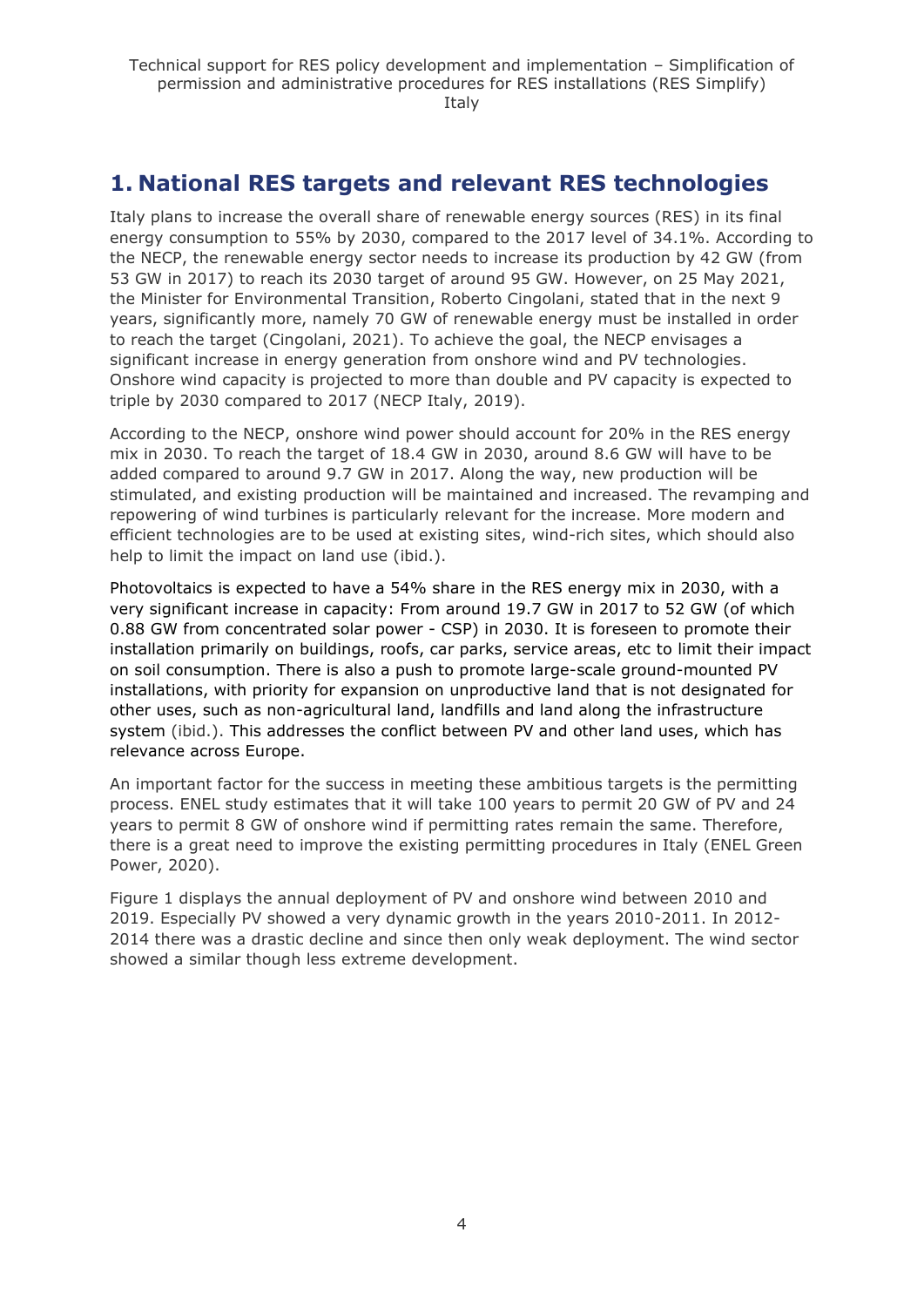

*Figure 1: Annual installed capacity of PV and Wind onshore 2010-2019 (source: EurObserv'ER)*



*Figure 2: Planned deployment of RES-E 2020-2030 in relation to past deployment (source: NECP)*

## <span id="page-4-0"></span>**2. Administrative and grid connection procedure**

## <span id="page-4-1"></span>**2.1. Relevant process steps**

The first step in realising a rooftop PV, ground-mounted PV and onshore wind project in Italy is the selection of a suitable location for the construction. For ground-mounted PV and onshore wind, this step also involves the lease or purchase of the land on which the system is to be installed, including a review of the local land use plan to find out whether the site is suitable for the planned turbine.

In the second step, the project developer will apply for a grid connection agreement from the grid operator. A grid connection agreement is mandatory before other necessary permits can be applied for.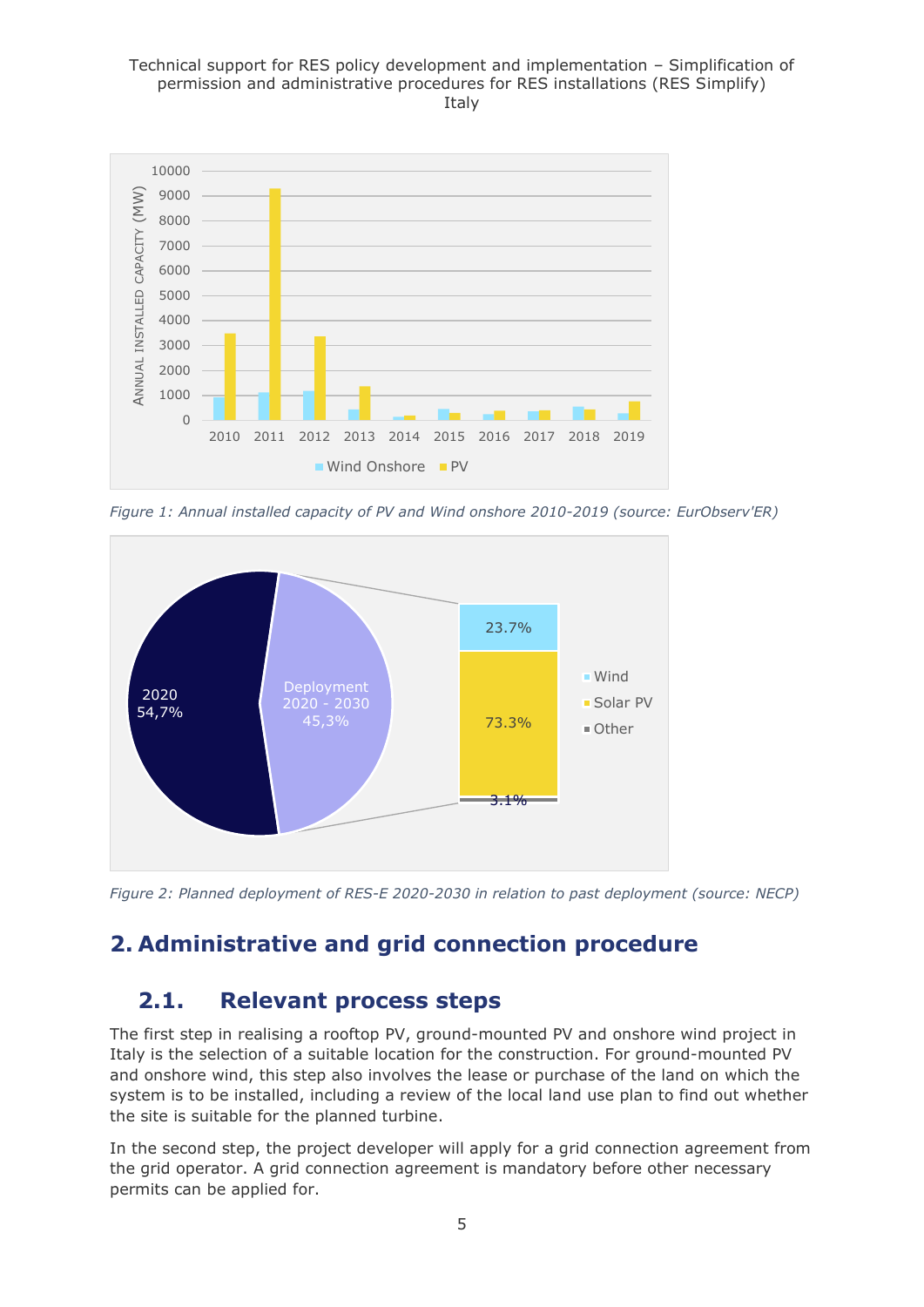Most permits fall under the 'Administrative authorisation' process step, which covers seven different permitting procedures, depending on the size of the installation and whether an environmental impact assessment (EIA) needs to be carried out. Additional permits can be required if the site is in a restricted area. The thresholds for capacity limits vary between the regions.

Once the construction of the system with a capacity above 20 kW is complete, the operator will proceed to the 'Corporate legal-fiscal' process step. For plants generating electricity for self-consumption, this includes obtaining an operating licence from the locally competent customs authority for excise duty on electricity. For plants that feed all energy into the grid, the project only needs to be reported to the competent authority.

## **2.1.1. Site selection**

#### <span id="page-5-0"></span>**Process flow**

In Italy, municipalities are the central point in defining programmes for the development and transformation of land; they approve the General Town Planning Masterplan (*Piano Regolatore Generale*). This plan divides the municipal territory into areas, each with different characteristics, permitted uses and building characters. In this process, the municipalities have very wide-ranging and discretionary decision-making powers. Therefore, the first step in finding a suitable location for a renewable energy plant is to request a town planning designation certificate (*Certificato di destinazione urbanistica*) from the municipality's technical office, which provides information on the permitted use of a site. The certificate contains the list of restrictions to which the site is subject. These include special areas such as 'sites of community importance' (*sito di interesse comunitario*) and 'special protection areas' (*zona di protezione speciale*). It must be issued by the competent offices within 30 days of the submission of the application (D.P.R. 380/01).

The national spatial development plans do not define zones suitable for the development of renewable energy sources. Nor are they specified in the regional (*piani regionali*) and municipal (*piani comunali*) plans. In principle, the municipalities have the possibility to designate suitable (*aree idonee*) and unsuitable areas (*aree non idonee*) (§ 17.1. Annex DM 10 September 2010). Unsuitable areas for photovoltaics and wind power are designated in about two thirds of Italian regions (GSE 2018: 48). For wind power, the socalled 'Regulatory plans for the installation of wind power plants' (*Piani Regolatori per l'installazione di Impianti Eolici*) specify the unsuitable areas, i.e., the areas where it is not allowed to install wind turbines. These plans are drawn up by the municipal administrations, either individually or in association with neighbouring municipalities (Municipality of Ordona, n.d.).

According to stakeholders surveyed, there is currently a discussion about identifying suitable areas for onshore wind and ground-mounted PV. However, stakeholders are concerned because they expect that the very influential regional superintendencies (*soprintendenze)* or the associated Ministry of Cultural Heritage and Activities and Tourism (*Il Ministero per i beni e le attività culturali e per il turismo*) will oppose the determination of suitable areas (Zanchini, 2020). The superintendencies are supervisory authorities of the Ministry of Cultural Heritage and Activities and Tourism, responsible for the protection and enhancement of Italy's cultural and landscape heritage. They generally have a great influence on the entire approval process for ground-mounted PV and onshore wind in Italy (see section 2.1.2.) because the scope of their responsibilities also includes the landscape. They are involved, for example, in the preparation of the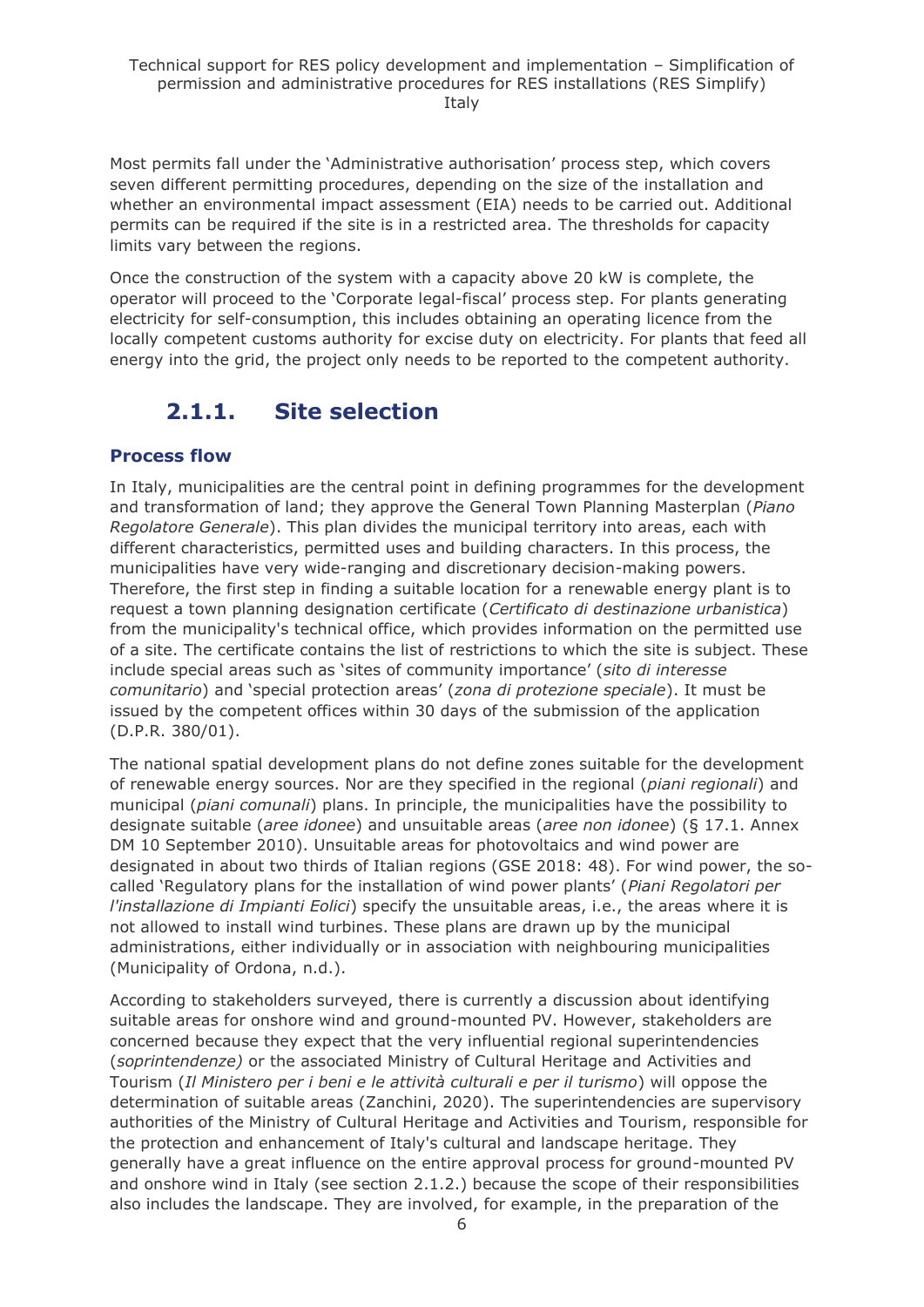General Town Planning Masterplan of the municipalities. Superintendencies exist at regional and provincial level throughout Italy (D.Lgs. 42/2004).

The project developers must therefore first identify which regulations apply to their planned renewable energy plants at regional and local (municipality) level and what is the position of the respective superintendency on the project. Stakeholders report that the superintendencies are generally opposed to onshore wind and ground-mounted PV projects, due to their impact on the landscape. They report that the Ministry of Cultural Heritage and Activities and Tourism does not see itself as responsible for the energy transition and tries to prevent the construction of new wind power plants (Zanchini, 2020).

#### **Deadlines**

The town planning designation certificate must be issued by the relevant offices within 30 days after the request (D.P.R. 380/01).

#### **Detected barriers**

**Expansion of ground-mounted PV on agricultural land hindered.** Up to now, there are no adequate regulations in Italy for installing ground-mounted PV systems on agricultural land. The unclear regulation for ground-mounted PV is considered one of the issues that currently hinder the development of those systems most. To date, new ground-mounted PV projects in agricultural areas have been also precluded from accessing the existing financial support mechanisms. Both environmental stakeholders as well as stakeholders from the renewable energy industry call for more precise regulation (Zanchini, 2020; Cipullo et.al., 2021). In July 2020, a Simplification Decree (DL 120/20) was adopted which aims at facilitating and simplifying the authorisation processes for renewable energy installations. However, the decree does not provide any solutions regarding the construction of new installations on the former quarries and all degraded areas classified as agricultural land but not used as such (DL 120/20). Following the publication of the Simplification Decree, Italy's largest environmental organisations Legambiente, WWF and Greenpeace sent an open letter to various ministries calling for better rules, a public political debate on *agrivoltaico* and closer cooperation between the relevant ministries. The letter was addressed to the Ministry of Economic Development (*Ministro dello Sviluppo Economico*), the Ministry for Environment, Land and Sea Protection (*Ministero dell'ambiente e della tutela del territorio e del mare*), the Italian Minister of Agricultural, Food and Forestry Policies (*Ministero delle politiche agricole alimentari e forestali*), and the Ministry of Cultural Heritage and Activities and Tourism (*Ministro per i beni e le attività culturali e per il turismo*) (Greenpeace et.al., 2020). The environmentalists request to favour agrovoltaics (or agrophotovoltaics) that combine energy production and agricultural profusion (Greenpeace et.al., 2020; Zanchini, 2020; Cipullo et.al., 2021). Some organisations and actors are arguing that PV could cover a large part of the Italian territory. However, Elettricità Futura estimates that the occupation of the land by ground-mounted PV will be very limited and will be about 50.000 hectares by 2030 (+186% compared to the 2017 value). This is equivalent to approx. 2 hectares per MW, against an estimate of +266% increase in ground-mounted PV (from 7.0 to 25.6 GW) (Solar Power Europe, n.d.).

**Simplification and standardisation of the authorisation processes is needed.** 

Renewable energy projects in Italy currently have to comply with a wide variety of laws, regulations and requirements at national, regional and local level, involving several different authorities. The lack of uniform national criteria for the approval procedures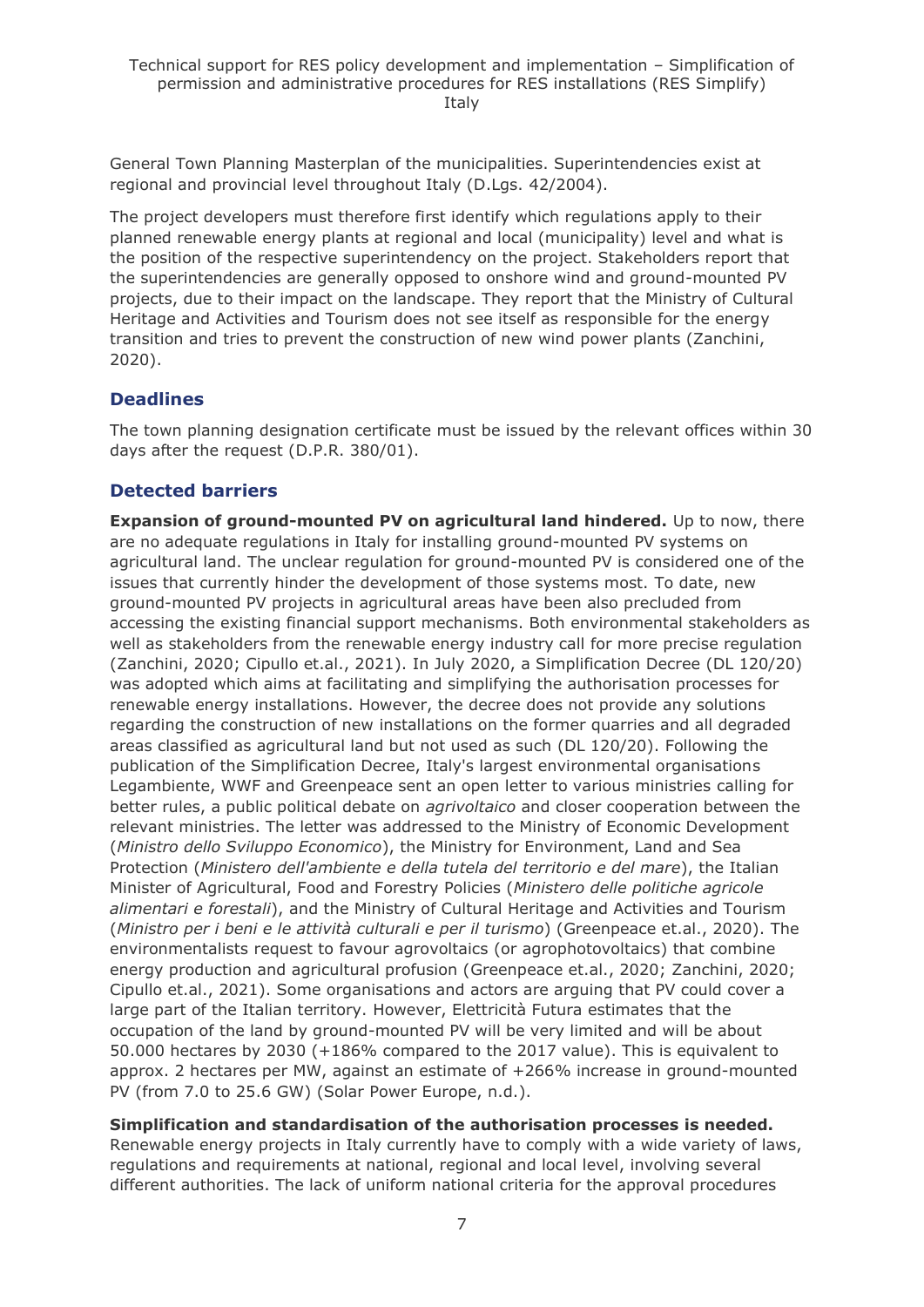leads to different interpretations of the laws and thus to planning uncertainty for project developers. There is also no uniform standard for applications for changes (technical/ layout) to approved projects (*varianti*). If the relevant authority identifies a *varianti sostanziali*, the approval procedure has to be restarted as for a new project, which leads to further delays (Stakeholder 1, 2021). The industry is therefore calling for a standardisation and simplification of the approval processes through nationally uniform rules and processes (Kossak, 2020). Stakeholders suggest promoting better coordination between the bodies involved in the process at different administrative levels (municipalities, regions, ministries), as well as defining specific responsibilities and governance frameworks (Stakeholder 1, 2021). Another suggestion from industry would be to introduce personal liability for the heads of the various bodies involved in the approval process. This could accelerate the whole procedure and make it more efficient (Stakeholder 2, 2021). Regarding the site selection process in particular, the interviewee from the Italian Environmental Association also believes that smarter and more effective site planning criteria would be useful, with the aim of ensuring that renewable energy sources are developed where they have the least negative impact on the environment (Zanchini, 2020). This barrier is also relevant for the administrative authorisation process (see section 2.1.2.).

**Long permitting times.** Permitting times are often not mandatory and vary depending on the region and project. This leads to planning uncertainty, as projects for the same technology and size are subject to different approval procedures and project durations. This also has an impact on the tenders. In the last renewable energy tender in October 2020, the capacity volumes offered and awarded a tariff corresponded to only 24% of the total available tender volumes. Stakeholders report that the problem is not related to the support scheme for renewable energy, but to the permits and approvals required for the installation of new plants. Also, long approval periods, especially in the case of wind, mean that authorised projects do not correspond to the state of the art and thus upgrades or modifications of technical layout and/or the wind turbine generator are usually necessary (Stakeholder 1, 2021).

Stakeholders call for the removal of bottlenecks in permitting procedures at national level and the establishment of fast-track procedures of a maximum of 6 months. The fasttrack permitting procedures would drastically reduce permitting times, make procedures more efficient and provide project developers with more certainty with regard to permitting. Stakeholders also call for permitting processes to be brought in line with the EU's decarbonisation targets, both in terms of approval times and the potential for renewable capacity growth. Assuming the current rate of project approval in Italy remains the same, it will take several decades to reach the RES targets. The revision of the approval procedures must not only include the regulations for new renewable capacities, but also for the refurbishment and repowering projects and the projects that have already been approved but are not yet operational (Stakeholder 1, 2021). This barrier is also relevant for the administrative authorisation process (see section 2.1.2.).

**Lack of a monitoring system or independent monitoring body.** Stakeholders criticise that there is no safeguard mechanism in Italy to ensure compliance with the permitting procedures. There is only the possibility to request disciplinary measures for non-compliant officials. Further, there is no national control mechanism to monitor the achievement of the EU targets, which stakeholders believe is important (Stakeholder 1, 2021). This barrier is also relevant for the administrative authorisation process (see section 2.1.2.).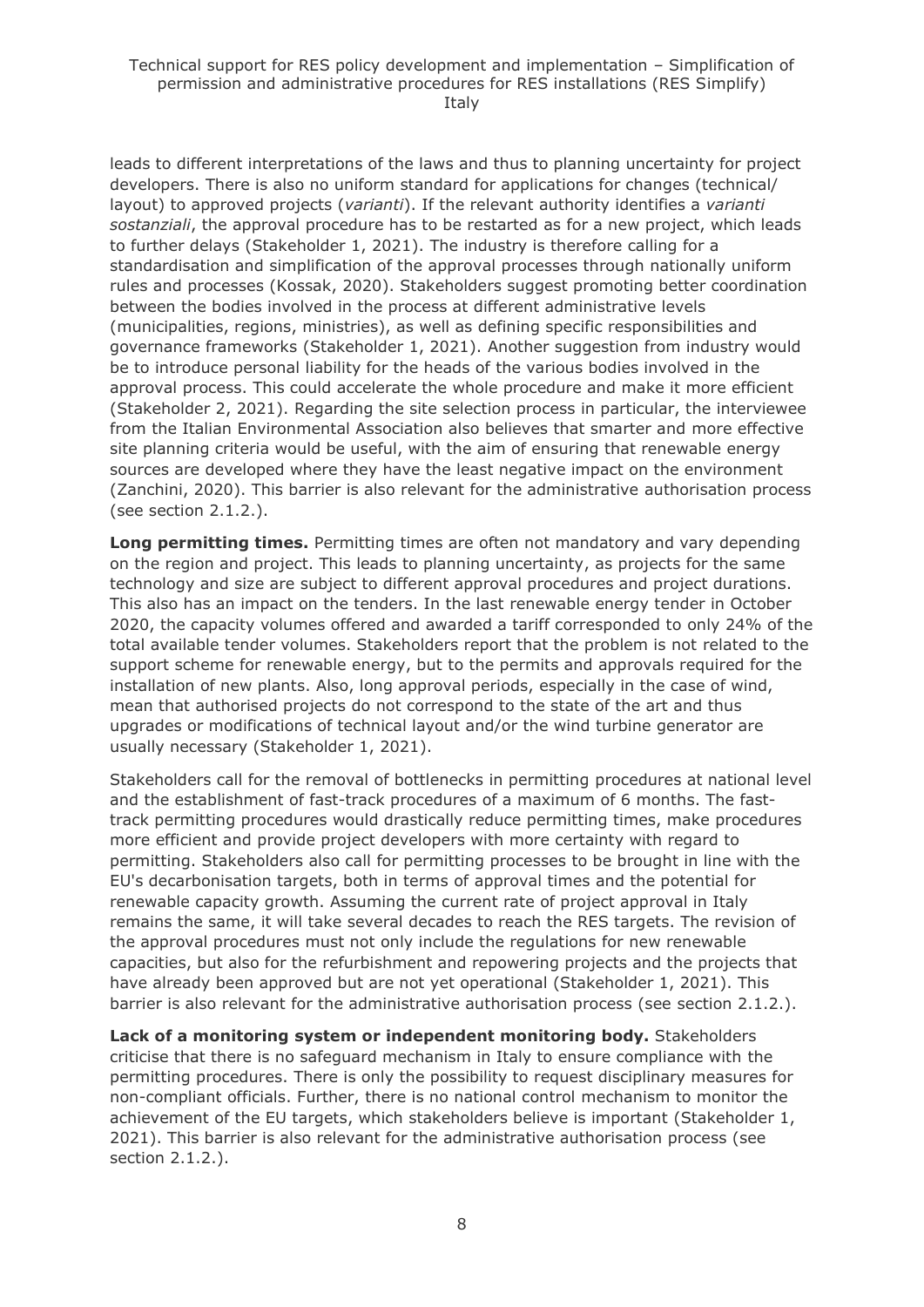**Soil rehabilitation process too slow**. An important topic for ground-mounted PV is their construction on uncultivated, abandoned or degraded land, which stakeholders believe is very suitable for renewable energy installations (Cipullo et.al., 2021). Degraded areas are former industrial sites, of which there are more than one hundred thousand hectares in Italy. In order to enable the expansion of ground-mounted PV installations there, however, soil remediation is required, which has often not yet been carried out. There is a strong demand from the side of the industry and environmentalists for a rapid soil decontamination and a subsequent priority use of these sites for the construction of solar PV installations. According to stakeholders, these areas could also be used for innovative technologies (Zanchini, 2020).

**Lack of digitalisation in permitting procedures.** There is a general lack of digitalised processes for renewable energy projects in Italy. The exchange of documents still often takes place in signed paper format. Also, there is a lack of digital tools to map the status of ongoing permitting processes. With regard to environmental assessments at local and national level, the provision of fully digitised information and data is lacking. As a result, stakeholders propose digitisation measures to map the status of ongoing permitting processes at both national and regional level. In addition, a comprehensive national digital map should be developed showing the constraints for all technologies (e.g., environmental constraints) and the relevant bodies entitled to participate in the environmental assessment. The stakeholders would also welcome the introduction of an obligation to digitally exchange documents between the parties (Stakeholder 1, 2021).

### **Identified good practice**

<span id="page-8-0"></span>No good practice related to this process step was identified.

## **2.1.2. Administrative authorisation**

### **Process flow**

The type and scope of the authorisation depends on the size of the renewable energy system, the area in which it is installed and, most importantly, the Region. More specifically, the state establishes the basic principles, while the regions and autonomous provinces implement legislation in accordance with state guidelines. Therefore, each Region has its own regulations based on national guidelines. Today there is maximum regional decentralisation and the regions have the possibility to change the administrative level at which the procedure takes place as well as the capacity dimensions that determine which procedure must be followed (GSE, 2018).

Ground-mounted PV and onshore wind projects in Italy mostly undergo the Single Authorisation, the Single Regional Authorisation or the Single Environmental Permitting procedures. For small-scale rooftop PV systems, a Communication Procedure is mainly applied. The stakeholders assume that the recently introduced Declaration of Commencement of Certified Works will also be used for new small PV systems in the future (see below). In principle, no further approvals need to be applied for with regard to the procedures already mentioned. However, if the power plant is to be built in a restricted area, additional approvals may be required and must be obtained separately.

Based on the "Decreto Semplificazioni 2021", the industry expects relevant changes to the previous authorisation system which is described here. The law still has to be ratified by Parliament and may therefore still be subject to changes (DL 31 May 2021).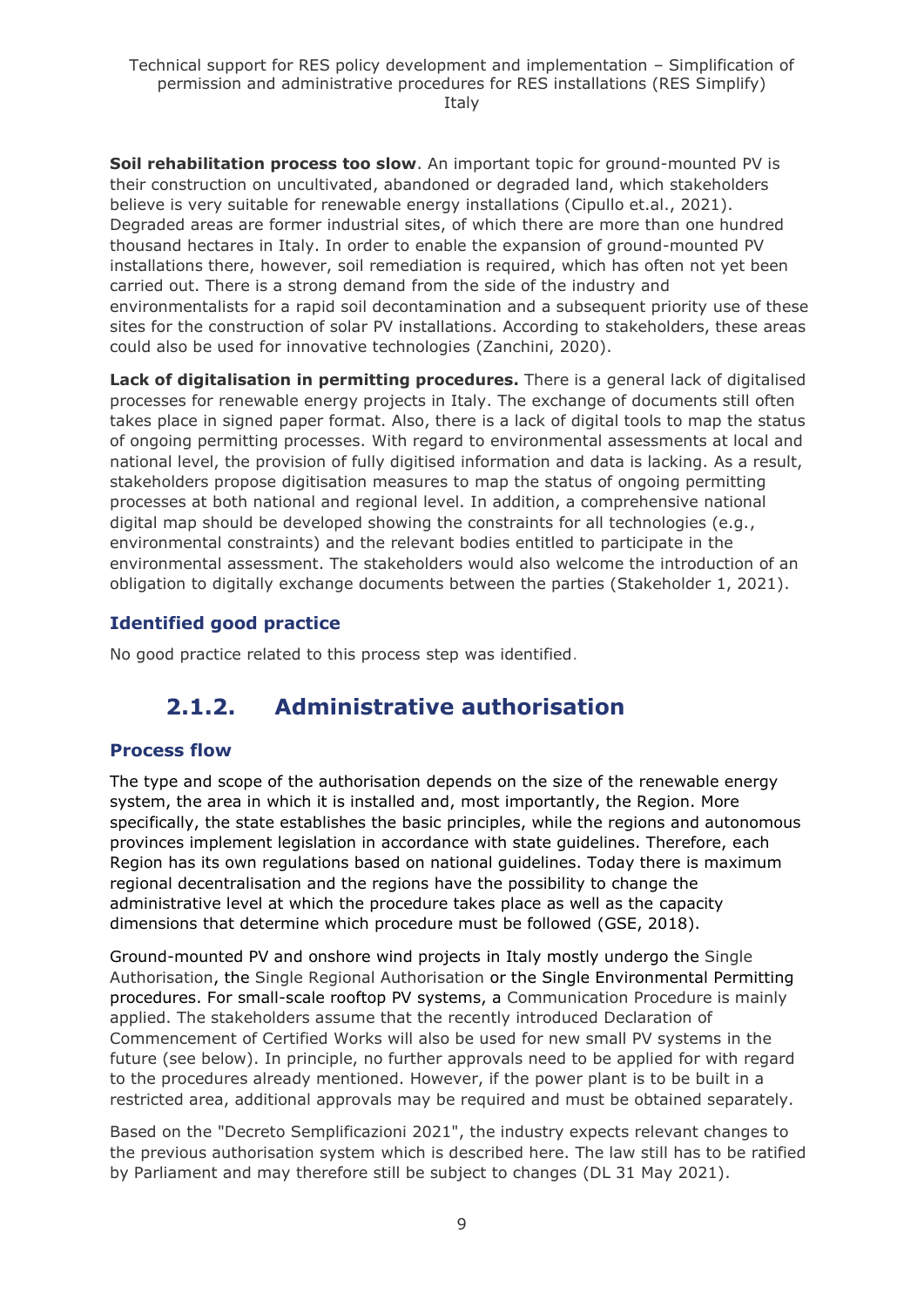#### **Communication Procedure**

The Communication Procedure (comunicazione di inizio lavori per attività in edilizia libera) is applied to

- small onshore wind systems on the roof of existing buildings (single wind turbine (height ≤ 1,5 m and diameter ≤ 1m) that are not located in areas with environmental and landscape constraints;
- PV systems installed on or integrated in the roofs of buildings in areas not covered by the Cultural Heritage and Landscape Code (D.Lgs. 42/2004);
- systems under net-metering scheme (*scambio sul posto*) that are not located in historical centres (zone A of the General Town Planning Masterplan) and that were built on existing surfaces or their outbuildings (§6 D.P.R. 380/01).

The developers of these projects have to notify the municipal technical office about the construction prior to the commencement of works. The notification must be accompanied by a detailed project design, signed by an authorised planner which describes the technical characteristics of the project and its compliance with the applicable urban planning and building regulations. Once permission has been granted, construction can begin within a period of thirty days (Benedettini and Rubino, 2017).

#### **Declaration of Commencement of Certified Works**

The Declaration of Commencement of Certified Works (*dichiarazione di inizio lavori asseverata*) was introduced in July 2020. It can be applied to interventions in existing installations and changes to approved projects that do not lead to an increase in the area occupied by the installations and the associated works and that are not subject to an environmental and landscape impact assessment or to the acquisition of any other approval documents. Therefore, it is requested in particular for the following works (§ 6 bis D.Lgs. 28/11):

- Wind turbines: interventions consisting in changing the rotor type and increasing in the physical dimensions of the blades and the operating volume by no more than 15% each;
- ground-mounted PV: interventions which, e.g., as a result of the replacement of the modules and other components and by modifying the design of the installation, result in a change in the operating volume of no more than 15% and a change in the maximum height above the ground of no more than 20%;
- rooftop PV: interventions to replace photovoltaic modules on commercial buildings and, in the case of residential buildings, interventions that do not entail a change or a reduction in the angle between the plane of the modules and the plane of the surface on which the modules are located.

The project developer has to submit the declaration to the municipality in paper or electronically. The declaration should be accompanied by a project design signed by an authorised planner and the relevant project documents, which certify compliance with the safety, anti-seismic and health and hygiene regulations (ibid.).

#### **Single Model for PV**

The Single National Model for the Construction, Connection and Operation of Small Photovoltaic Systems (*modello unico nazionale per la realizzazione, la connessione e l'esercizio di piccoli impianti fotovoltaici* - Single Model for PV) was introduced by the Ministerial Decree of 19 May 2015.

The Single Model for PV is a simplified procedure for the approval and connection of small rooftop PV systems that have all of the following characteristics (§ 2 Decree 19 May 2015):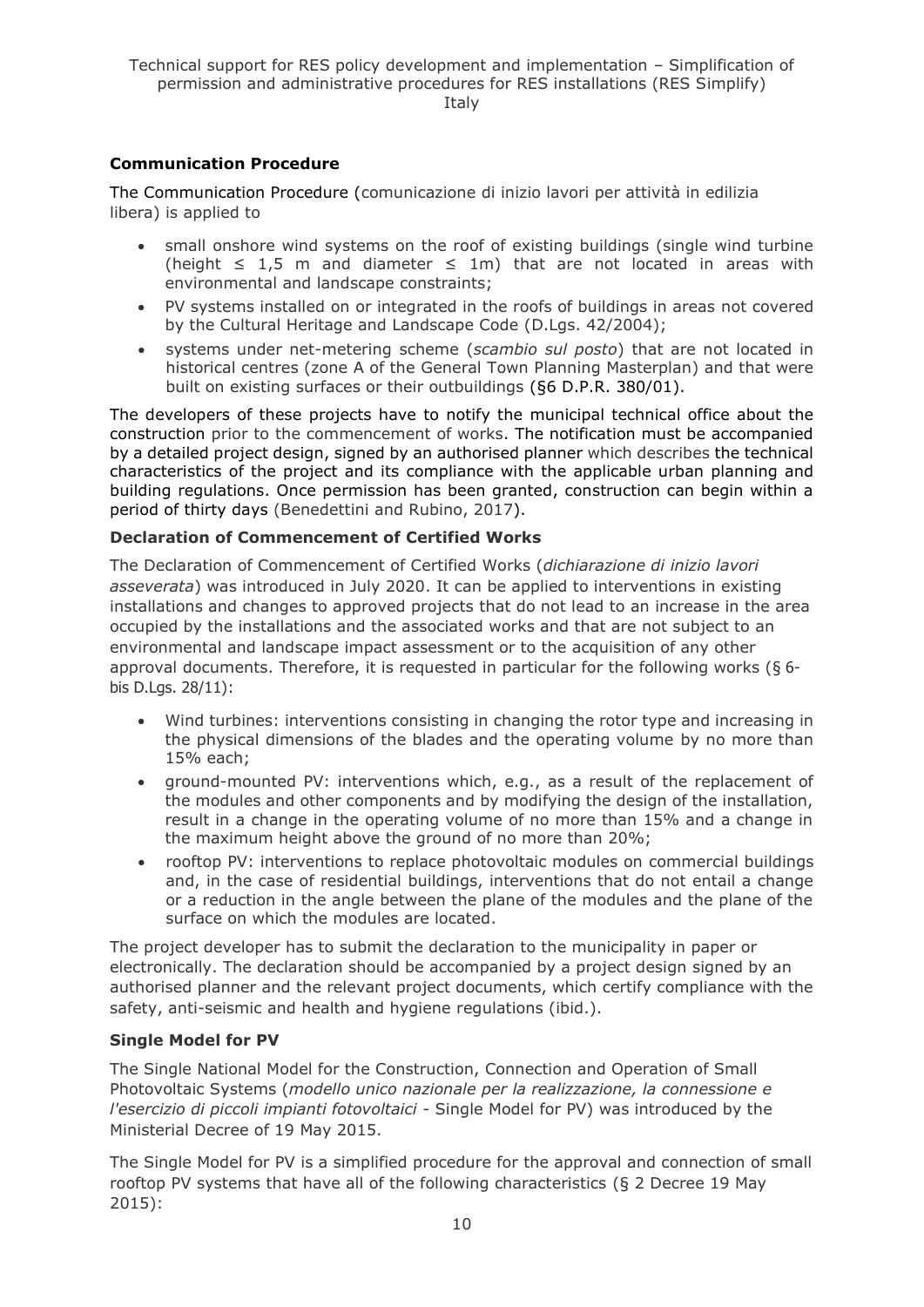- they are realised at final consumers already equipped with active low-voltage tapping points;
- their power does not exceed the power already available at the point of collection;
- the nominal output of the system does not exceed 20 kW;
- the net-metering (*scambio-sul-posto*) subsidy is requested for the system in question;
- there are no other energy production systems at the same extraction point.

Before starting the installation work, the project developer sends a form (*Modello Unico*) electronically to the grid operator. Within 20 working days, the grid operator checks whether simple work is sufficient to connect the installation. If this is the case, the grid operator sends a copy of the *Modello Unico* electronically (by PEC, a system that allows sending e-mails with legal value equivalent to a registered letter with acknowledgement of receipt) to the municipality. The municipality verifies the declarations made by the applicant (§ 4 (3) Decree 19 May 2015). If extensive work is required to realise the grid connection, the grid operator sends the applicant a cost estimate. Once the installation of the system is completed, the applicant fills out the *Modello Unico - Parte II* and sends it to the grid operator, who forwards it to the municipality (Municipality of Terracina, 2019).

#### **Simplified Authorisation Procedure**

The Simplified Authorisation Procedure (*procedura abilitativa semplificata* - PAS) is applied to installations below the thresholds of 60 kW for onshore wind and 20 kW for PV (Tab. A D.Lgs. 387/2003), which do not fall under the regulations of the Communication Procedure or the Single Model for PV procedure. For this type of authorisation, each Region can extend the scope of application to power plants up to 1 MW (§6 (9) D.Lgs. 28/11).

The project developer must submit the request for authorisation to the competent authority which is, as chosen by the Region, either the Region, the Province, or the Municipality at least 30 days before construction. The project developer submits a declaration accompanied by a detailed project design signed by an authorised planner, as well as the relevant design drawings, which certify the compatibility of the project with the approved planning regulations and building codes, as well as the compliance with the safety, health and hygiene regulations. The declaration shall also be accompanied by the technical grid connection documents prepared by the grid operator (§6 (2) D.Lgs. 28/11).

If the intervention requires acts of consent from other administrations, the competent authority may convene a so-called 'Conference of Services' (*conferenza dei servizi*) within a period of 20 days after receipt of the application. The construction process shall begin within 30 days from the conclusion of the Conference of Services (Benedettini and Rubino, 2017).

For the Simplified Authorisation Procedure, the mechanism of silent consent applies. It means that if no feedback or notification from the municipality has been received within 30 day of submitting the PAS authorisation request, construction can begin (§6 (4) D.Lgs. 28/11). If the Conference of Services convenes, the 30-day time limit is suspended until consent has been obtained or the reasoned decision concluding the procedure has been adopted.

Once approval is granted, the new power plant must be realised within 3 years. If construction is not completed within the deadline, a new simplified authorisation procedure is required. The project developer is obliged to inform the municipality of the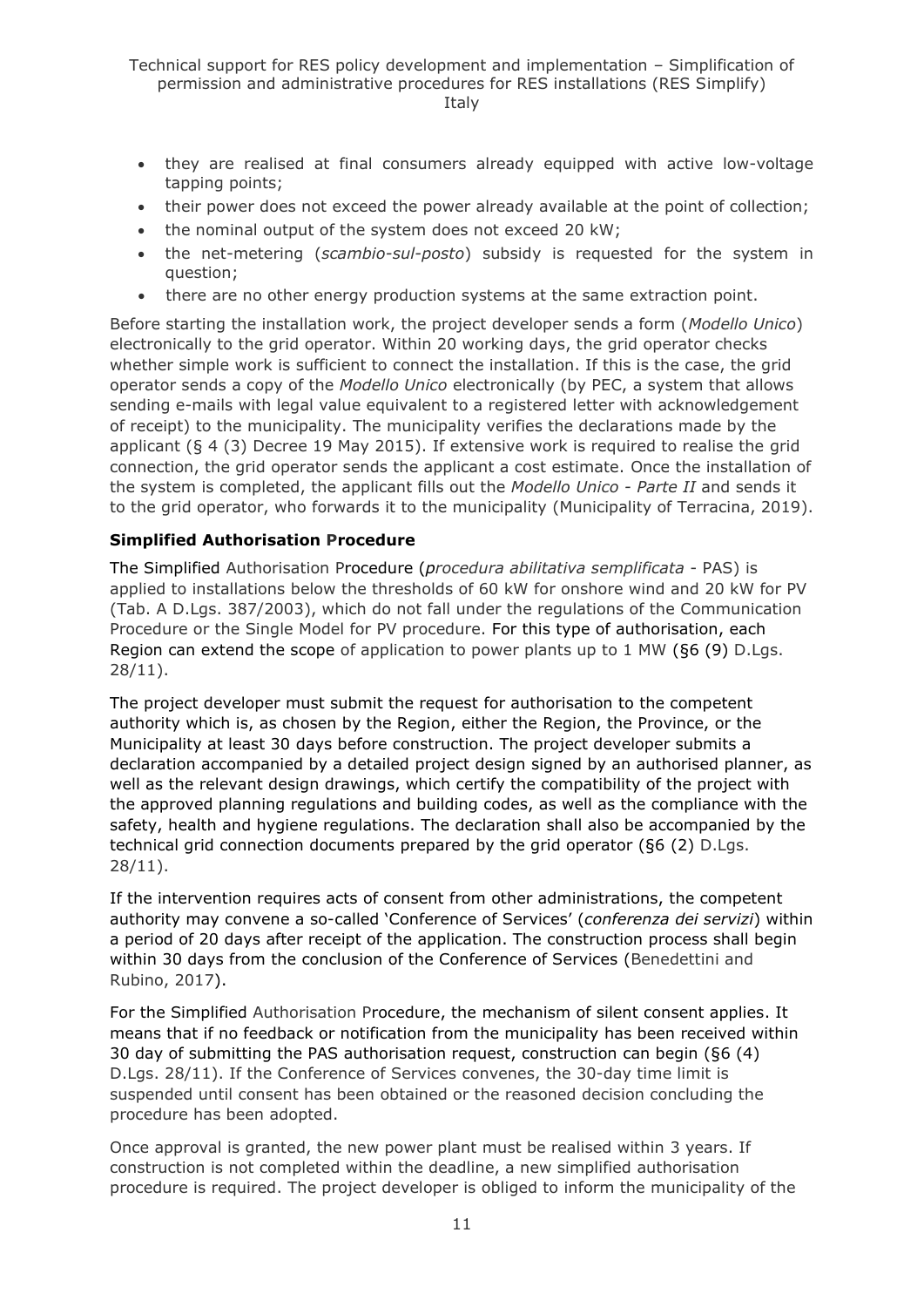date of completion of the works (§6 (6) D.Lgs. 28/11). This is because after completion of the intervention, the designer or an authorised technician must issue a final acceptance certificate, which must be sent to the municipality, certifying the conformity of the works with the project submitted with the declaration and the variation in the cadastral value of eventual annexes (§6 (8) D.Lgs. 28/11).

#### **Single Authorisation Procedure**

Onshore wind and PV installations exceeding predefined capacity thresholds (PV >20 kW, onshore wind >60 kW) are subject to the Single Authorisation Procedure (*Autorizzazione Unica*) (Tab. A D.Lgs. 387/2003). The Single Authorisation Procedure takes place within a 'Conference of Services' (*conferenza dei servizi*), which is managed by the Region or their delegated Provinces (competent authority). The competent authority is responsible for issuing the Single Authorisation permit (§12 (4) D.Lgs. 387/2003). In the event of supraregional or cross-provincial projects, responsible for the Single Authorisation Procedure is the Region or Province that is interested in the largest installation of wind turbines or photovoltaic panels (Benedettini and Rubino, 2017).

In the authorisation process, also other concerned administrative bodies provide their views on the project and are involved in the decision-making process, e.g., the Region, the Province, the Municipality, Mountain Community, Superintendence, State Forestry Department, the Regional Environmental Protection Agency, the Local Health Authority etc. (§12 (4) D.Lgs. 387/2003). The Ministry of Cultural Heritage and Activities has a special role in this conference, as it always has the possibility to participate in the proceedings and, moreover, its consent is mandatory for areas protected by the Cultural Heritage and Landscape Act (§21, 25 D.Lgs. 42/2004). When applying for a Single Authorisation, project developers must submit the following information and specific documents to the competent authority: General project information, technical reports, land permissions, network costs, a town planning designation certificate (*Certificato di destinazione urbanistica*, see section 2.1.1.), documents on landscape impacts, if necessary a documentation proving the necessity to perform an EIA, a certificate of payment of administrative costs, financial guarantees, and for wind installations additional information regarding anemometric characteristics (§13 Annex, DM 10 September 2010). Additional requirements can be contained in sectoral regulations or may be imposed by the Region and Provinces (§14.2. Annex, DM 10 September 2010).

If the power plant is not to be located in a protected area pursuant to the Cultural Heritage and Landscape Code (D.Lgs. 42/2004), the project developer must notify the relevant superintendency in order to verify the existence of protection proceedings or procedures for ascertaining the existence of archaeological assets (§13.3. Annex, DM 10 September 2010).

Within 15 days from the submission of the application, the competent authority, after verifying the formal completeness of the documentation, informs the applicant that the procedure has been started or, on the contrary, that the application is inadmissible due to the lack of the prescribed documentation; in this case the procedure can only be started on the date of receipt of the complete application. Within 30 days after reception of the documents, the competent authority calls for a 'Conference of Services' and collects all the opinions and consents from the concerned administrative bodies (§12 (3) Lgs. 387/2003). If Municipality's opinion on the project is sought during the 'Conference of Services', it can provide suggestions and request design changes, but it does not have a real veto power (Cipullo et.al., 2021). The deadline for the concerned administrative bodies to submit their opinions usually cannot exceed 45 days. If the administrative bodies in charge of environmental, landscape, territorial protection, cultural heritage or the protection of citizens' health are involved in the 'Conference of Services', the duration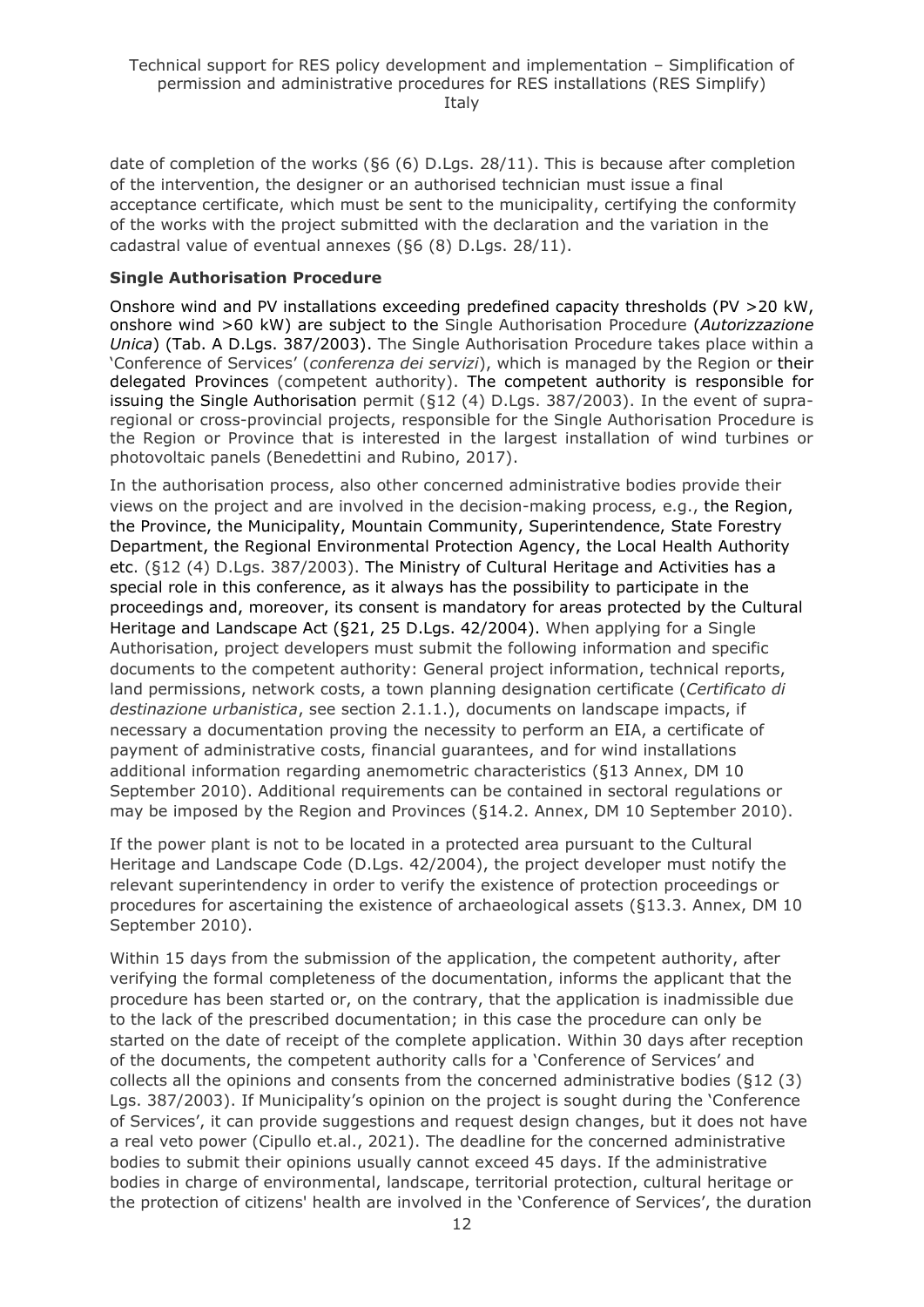of the conference is 90 days (unless the laws or regulations establish a different duration) (§14-ter (2) Law 241/90). The procedure shall be completed within a maximum of 180 days (§2 (4) Law 241/90).

The competent authority for the Single Authorization Procedure is obliged to publish all the relevant information about the application submission process on its website, including relevant deadlines (Benedettini and Rubino, 2017).

Except for cases where the decisions must necessarily be taken, failure to communicate the decision within the specified deadline is considered unconditional consent (§20 Law 241/90).

#### **One Step Authorisation (PUA/PAUR)**

In Italy, the following procedures apply to projects requiring an environmental permit, depending on the capacity of the installation to be built:

- Single regional authorisation procedure (*procedimento autorizzativo unico regionale* – PAUR) for onshore wind or ground-mounted PV installations between 1 MW and 30 MW. This is a one-stop-shop procedure. It includes a Single Authorisation Procedure (as described above with small differences) and is managed by Regions.
- Single Environmental Permit (*provvedimento unico in materia ambientale* PUA) for onshore wind or ground-mounted PV installations exceeding 30 MW. This is a ministerial procedure, followed by a Single Authorisation Procedure (as described above with small differences) which is managed by regions. The competent authority at the state level is the Ministry for Environment, Land and Sea Protection (*Ministero dell'Ambiente e della Tutela del Territorio e del Mare*). The Technical Commission is responsible for reviewing the environmental impact of SEA and EIA procedures (Ministry for Environment, Land and Sea Protection a., n.d.).

In Italy, all renewable energy installations with a capacity above 1 MW must prepare and submit to the Region (or the delegated province) a preliminary environmental study (Annex IV-bis D.Lgs. 152/06). The Region or province carries out the Verification of EIA compliance (*Verifica di assoggettabilità a VIA)* and decides whether to proceed with the EIA, in which case a final environmental impact study must be prepared (§19 D.Lgs. 152/06).

For the PAUR procedure, the project developer submits the EIA application and all other required documents to the competent authority in electronic format. The application includes design documents, an environmental impact study (EIS), a non-technical summary of the project, an information on any transboundary impacts of the project, a notice to the public and the results of the public consultation procedure, if carried out (§16 (2) Subp.1, §23 (1) D.Lgs. 152/06). The applicant prepares the public notice, it must include an overview of the project, the EIA application and information on public participation.

The competent authority then publishes the documents received on its website. In addition, information about it shall also be published on the electronic notice board of the municipalities concerned. From the date of publication of the public notice on the website, the periods for consultation, assessment and adoption of the EIA measure start. Within 10 days the competent authority informs the concerned administrative bodies about the publication of the documents on their website. The administrative bodies have 30 days to examine the documentation. If application is not complete, the project developer is given no more than 30 days to provide missing documents or information. After verification of the completeness of the application file, a public consultation period commences and remains open for 30 days. During this time the public may submit their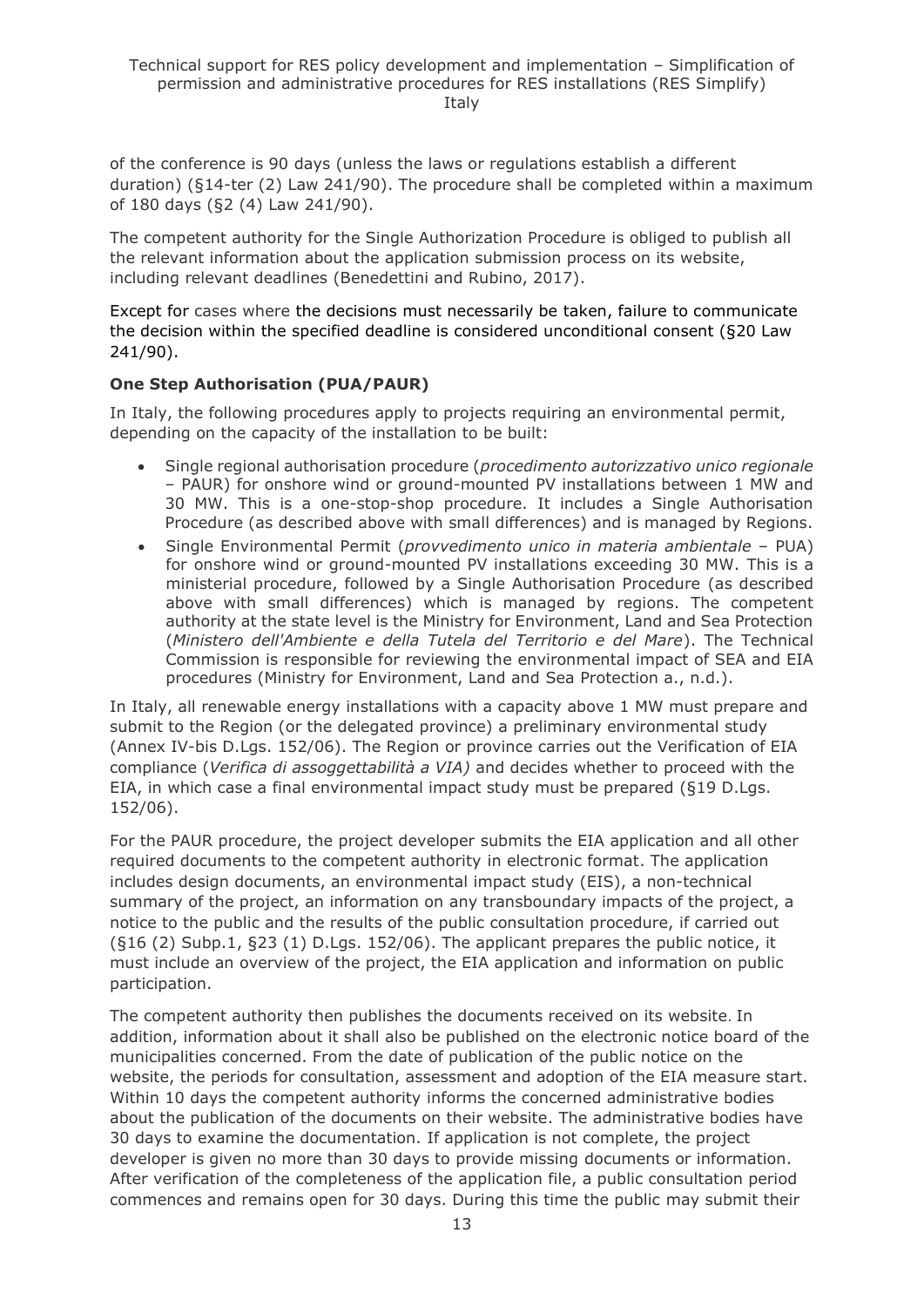observations (§24 (1;2) D.Lgs. 152/06; §27 (5) D.Lgs. 152/06; §27-bis (2; 3; 4) D.Lgs. 152/06).

From this step on, the deadlines for the PUA procedure are slightly different. In the PAUR procedure, following the public consultation, the competent authority has up to 30 days to ask the developer for any additional information (if required). In doing so, competent authority will give the developer up to 30 days to provide the additional information requested. At the request of the developer, the competent authority may grant, for one time only, the suspension of the deadlines for the presentation of additional documentation for a period not exceeding 180 days. If the applicant fails to submit the supplementary documentation within the specified period, the application shall be deemed to be withdrawn and the competent authority shall be obliged to close it. If, within 15 days of receipt of the supplementary documentation, the competent authority considers that the changes or additions are substantial and of importance to the public, it can ask the applicant to send a new notice to the public (which describes the changes of the application and must be published by the competent authority) within the following 15 days. With regard to the modifications or integrations made to the project and to the documentation, the time limits for further public consultation can be reduced twice (§27 bis (5) D.Lgs. 152/06).

When the public consultation ends or any additional documentation is received, the competent authority has up to 10 days to organise a 'Conference of Services' for decision-making process and to invite all administrative bodies concerned. In the conference, the EIA and all the permits required for the implementation and operation of the project applied for by the applicant can be granted (§14-ter Law 241/90). If the superintendency's assessment comes to the conclusion that the project negatively affects the protected cultural heritage, the EIA approval will not be granted (§2 D.Lgs. 62/08). The 'Conference of Services' lasts 90 days. By law, excluding eventual voluntary changes to the project by the developer (e.g. new placement of turbines, modifications of the connection type, etc.), the maximum duration of the PAUR procedure is 170 days, plus up to a further 100 days for any additional requests and for a new public consultation procedure (§27-bis (7) D.Lgs. 152/06).

#### *Repowering*

In Italy, there is no specific repowering procedure, but the process is somewhat simplified. The simplifications depend on the modifications planned.

In the event of substantial modifications, Single Authorisation Procedure applies. 'Substantial modifications' are defined for each type of renewable energy installation. In general, substantial modification are considered modifications, which in the opinion of the competent authority might have significant adverse effects on the environment or human health. Also, if as a result of modifications the thresholds for technologies subject to the single authorisation procedure are reached, the modifications will be considered substantial (§5 l-bis D.Lgs. 152/06).

Modifications other than 'substantial modifications', including changes to the approved but not yet implemented projects or projects approved in a Single Authorisation Procedure, are subject to the Simplified Authorisation Procedure (§5 (3) D.Lgs. 28/11) or, if the modifications are within the scope of the Declaration of Commencement of Certified Works requirements, this procedure applies (§ 6-bis D.Lgs. 28/11).

Modifications to PV systems, which do not include deviations in the physical dimensions of the equipment, the volume of the structure and the area in which the systems are installed, etc., are not considered substantial and are subject to the Communication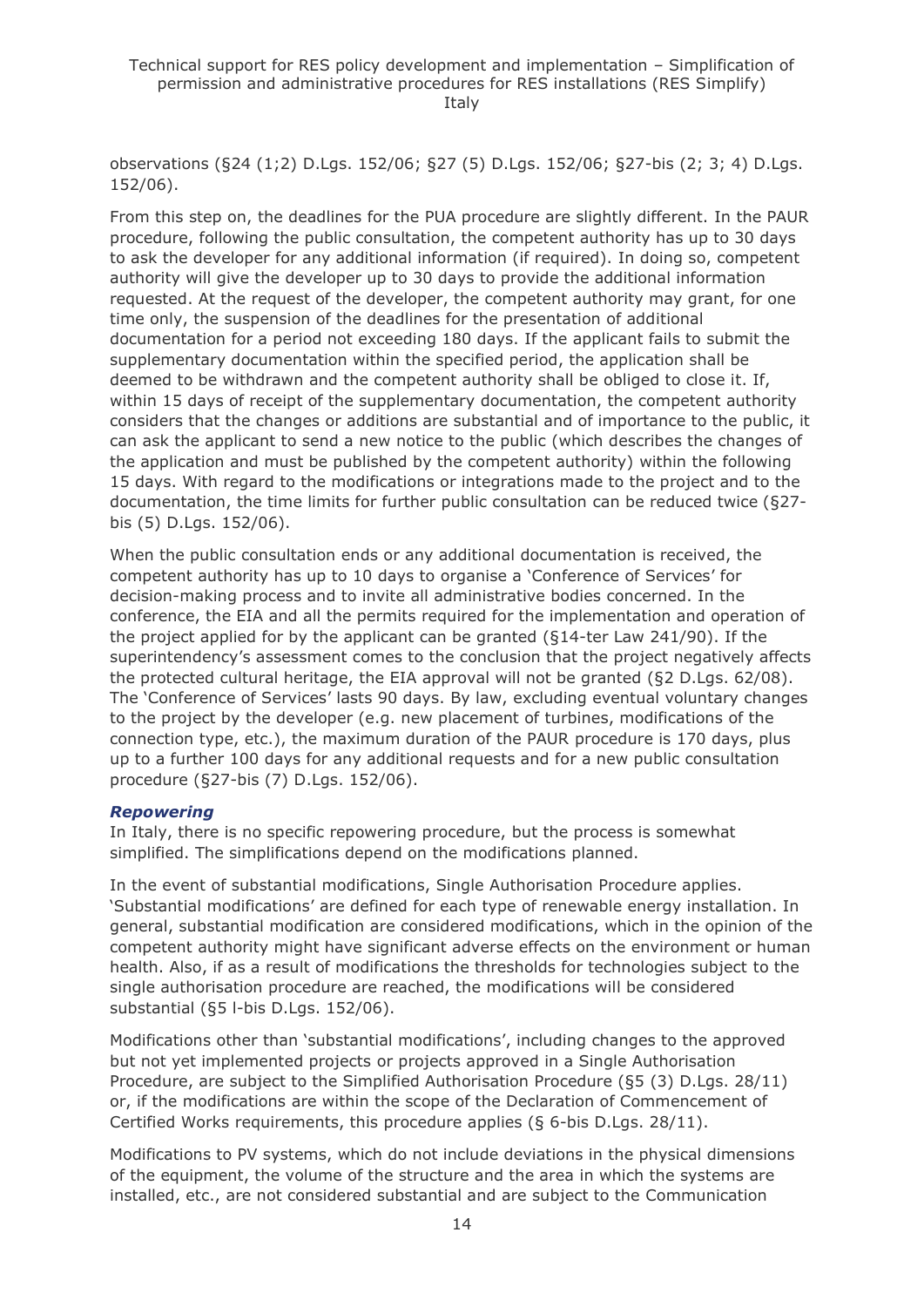Procedure. If necessary, separate assessments must be carried out for the environmental impact of the repowering project (§5 (3) D.Lgs. 28/11).

There is no official procedure for decommissioning a turbine.

The stakeholders consider the assessment of environmental and landscape aspects within the EIA procedure a major obstacle to the realisation of renewable energy projects (Cipullo et.al., 2021). A representative from the Italian environmental association confirmed that nature conservation is sufficiently integrated into the current procedures. Instead, the problem lies in the lack of adequate regulations for the site assessment in the respective procedures (Zanchini, 2020). In addition, the role and influence of superintendencies is perceived as excessive and extremely hindering the process.

Authority staff for the procedures is considered as insufficient, as they are too few and not sufficiently trained (Kossak, 2021).

#### **Deadlines**

**Communication procedure**. Once permission has been granted, construction can begin within a period of 30 days (Benedettini and Rubino, 2017).

**Simplified Authorisation Procedure**. The project developer must submit the request at least 30 days before the construction. The mechanism of silent consent applies: If within 30 days of the application submission the applicant receives no feedback or notice from the municipality, the construction can begin (§6 (4) D.Lgs. 28/11).

**Single Authorisation Procedure**. The deadline for administrative bodies to send their decisions is usually 45 days and can be exceeded to 90 days (§12 (4) D.Lgs. 387/2003).

**PAUR**. The maximum duration of the PAUR procedure is 170 days, plus up to a further 100 days for any additional requests and for a new public consultation procedure. More time is needed for the PUA procedure.

According to stakeholders, the legal deadlines for PV installations are mostly met by the authorities (Kossak, 2021; Cipullo et.al., 2021). However, there is a concern that this might change in the future due to the significant number of new projects under development. However, with regard to the PAUR procedure, stakeholders report that the official deadlines only represent a minimal timeframe of the law, which does not include the periods for any requests for amendments and suspensions of the procedure, which can extend the duration of the procedure up to a time of about 500 days. Moreover, these deadlines are very often not respected by the competent bodies, resulting in the actual average approval times, which are about 5 years for wind power and one to one and a half years for PV (Stakeholder 1, 2021). Due to the long approval times for onshore wind turbines, the procedures are also perceived as inefficient from the perspective of the wind energy industry. In practice, if the deadlines are not met, some project developers demand a response and can take legal action against the inaction of the competent authority in case of repeated delays.

### **Detected barriers**

**High influence of superintendencies in administrative authorisation procedure.**  Stakeholders consider the far-reaching power of the superintendencies and the Ministry of Cultural Heritage and Activities and Tourism as main problem for the development of onshore wind and ground-mounted PV projects in Italy (Futura, n.d.; Zanchini, 2020). They have a crucial role in the Single Authorisation Procedure (AU), PAUR and PUA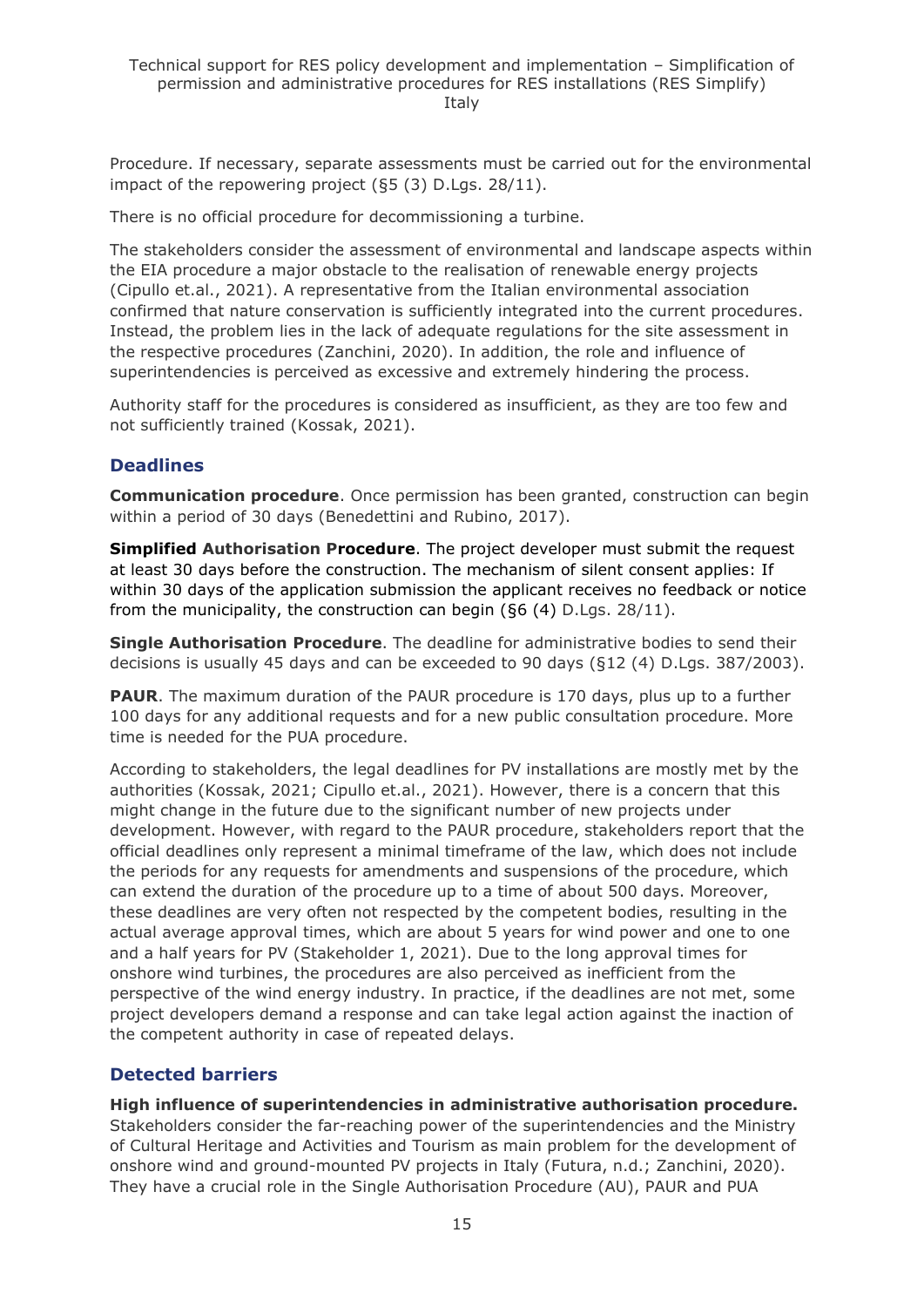procedures, as their negative opinion can end the authorisation process. It is reported that the *sopraintendent* and the ministry are generally rather negative towards onshore wind and ground-mounted PV technologies, due to their impact on the landscape. In addition, the ministry is said not to see itself as responsible for the energy transition (Zanchini, 2020). Stakeholders report that it regularly happens that projects, after having started a complex authorisation procedure and having already invested considerable financial resources, are rejected because of the opposition from the superintendencies (Cipullo et.al., 2021). Stakeholders also fear complications from the *sopraintendent* and the ministry when it comes to the future designation of suitable areas, e.g., that only degraded areas will be designated and that other suitable areas are left out (Zanchini, 2020).

**Repowering projects**. Modifications of existing plants are often considered substantial and as a result, the project developers need to restart the entire process, which further increases the duration of the project implementation (Schmid et.al., 2020). The strong and restrictive influence of the superintendencies and their negative attitude towards renewable energy plants is also reflected in the repowering projects (Zanchini, 2020).

**Environmentalists call for more intelligent site planning**. Environmental stakeholders believe that nature conservation is sufficiently taken into account in the EIA procedures. In their view, the problem is not the EIA procedure itself, but the lack of reasonable rules for the sites to be used. For example, in the EIA process, an agricultural area (*area agricola*) is treated equally, regardless of whether it is located in the middle of a valuable agricultural area or right next to a motorway. The Italian regulations for renewable energy also lack criteria for soil permeability. Therefore, the interviewee from the Italian environmental association considered smarter and more effective site planning criteria to be useful, with the aim that renewable energy sources are developed where they have as little negative impact on the environment as possible (Zanchini, 2020).

**Lack of collaboration between public administrations.** Collaboration between the Ministry for Environment, Land and Sea Protection and the Ministry of Cultural Heritage and Activities and Tourism and, more generally, between the different departments of the public administration responsible for the administrative authorisation procedure (especially at regional level) is often poor, stakeholders say (Cipullo et.al., 2021; Zanchini, 2020). The stakeholders call for a more efficient balance to be created between nature and environmental protection and the development of renewable energies. Each ministry only deals with its own topics, which makes it difficult, for example, to expand agrophotovoltaics (Zanchini, 2020). In this regard, environmental associations are calling for a public debate and already approached the responsible ministries with an open letter on this issue in July 2020 (Greenpeace et.al., 2020).

**Staff shortages and inadequate training.** Stakeholders report that public administrative bodies do not always have the necessary resources, especially in terms of staff and skills, to adequately process all permit applications. Therefore, concrete measures are urgently needed to address this problem in order to carry out a large number of project reviews in a timely manner, given the ambitious renewable energy targets and the relatively short time to achieve them. Stakeholders fear that the time for granting permits could be further extended given the expected significant increase in the number of projects in the future (Cipullo et.al., 2021).

**Environmental assessment for onshore wind and ground-mounted PV projects.** The environmental assessment procedures, examining the impact of wind farms on the landscape and the use of land for ground-mounted PV installations are considered to be particularly challenging for new projects (Cipullo et.al., 2021).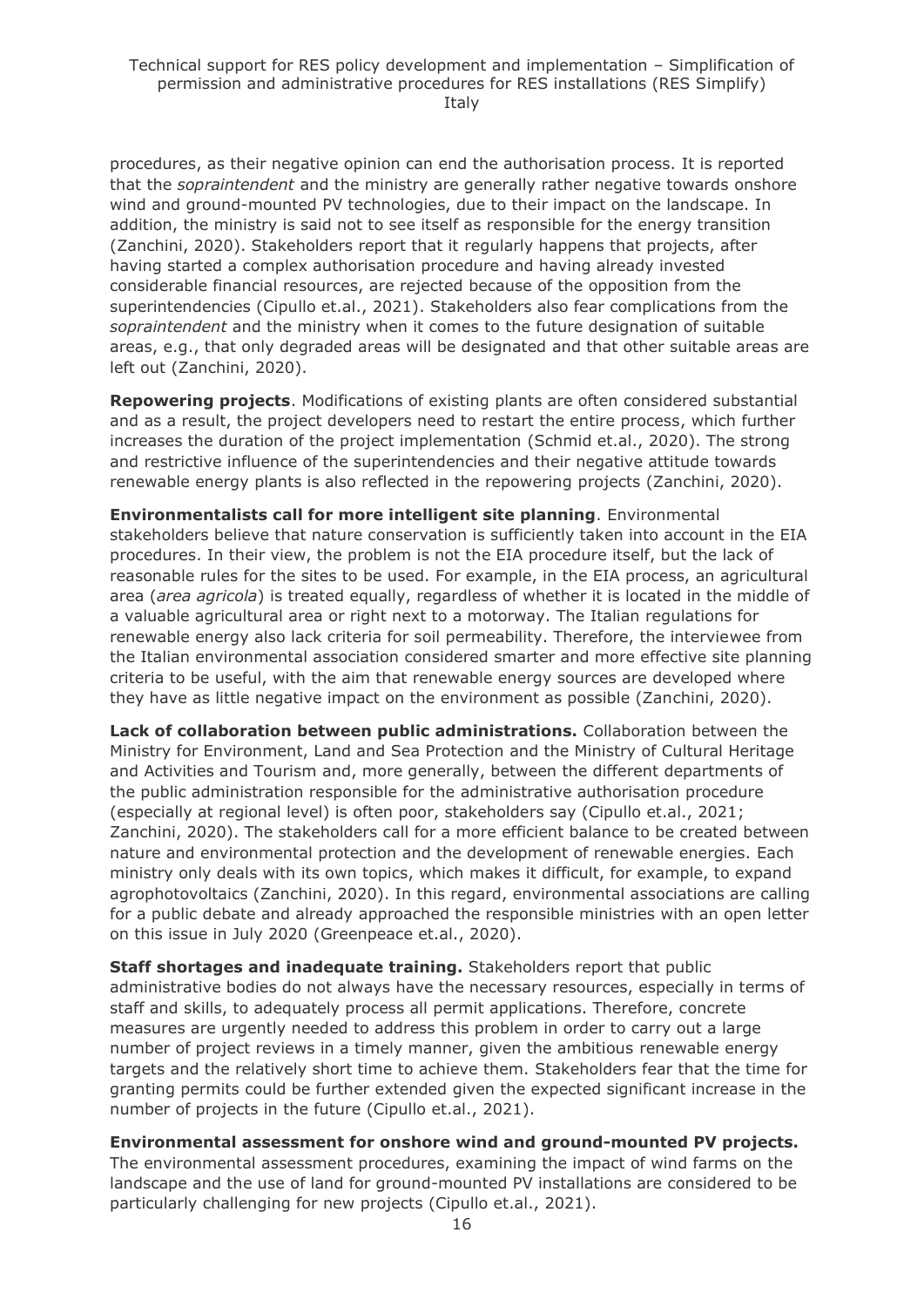**Lack of public participation and information.** Public consultation only takes place in the PUA and PAUR procedures. It takes place after the competent authority has verified the completeness of the documents and lasts for 30 days. Apart from this 30-day consultation period, the whole approval process has been described as very selfcontained because it largely takes place in the individual authorities. This makes it difficult for the interested parties to follow the process. So far, project developers only have to publish the information on the planned project on the website of the relevant authority (PAUR). But according to stakeholders, most people are not aware of this or have difficulties to understand the information provided. The lack of information and knowledge is often being used by wind opponents to negatively influence the local communities and the opposition of local communities is reported as one of the major obstacles for the realisation of projects. However, the acceptance of the plants is generally improving, partly as a result of public consultation processes that also involve local communities (Cipullo et.al., 2021). In the opinion of stakeholders, a good solution is to start a participatory process at a very early stage of the project implementation, as soon as it becomes known where the power plant will be located and what the main problems are. This should take place in parallel with the preparation of the EIA and offer the possibility for the interested parties to request information from the project developer and the authority. This process should be independent of the implementing authority, as it the case in France (Zanchini, 2020).

**Projects can be legally challenged after approval.** Stakeholders report that projects that have already been approved can be legally challenged within a period of 4 months after project approval, according to Law 241/90. This represents a high risk for projects, as reported by stakeholders (Stakeholder 1, 2021).

**Simplification and standardisation of the authorisation processes is needed.** See section 2.1.1.

**Expansion of PV on agricultural land hindered.** See section 2.1.1.

**Long permitting times.** See section 2.1.1.

**Lack of a monitoring system or independent control body.** See section 2.1.1.

#### **Identified good practice**

Stakeholders believe it is good practice for the competent authority to provide project developers with guidance on the application process at the beginning of the authorisation procedures, as for example the 'MUTA portal' of the Lombardy region (Cipullo et.al., 2021).

### <span id="page-16-0"></span>**2.1.3. Grid connection permit**

#### **Process flow**

After selecting a site (see section 2.1.1.), the project developer must apply to the grid operator for grid connection, because connection contract (*contratto per la connessione*) is a prerequisite for the administrative authorisation procedure (except the Single Model for PV, which consists of the communication with the grid operator).

For connection of installations with an output of less than 10,000 kW, the project developer needs to send a request (*richiesta di connessione*) to the distribution system operator responsible for the area. For systems with a capacity equal to or greater than 10,000 kW, the request for connection must be submitted to Terna, which is the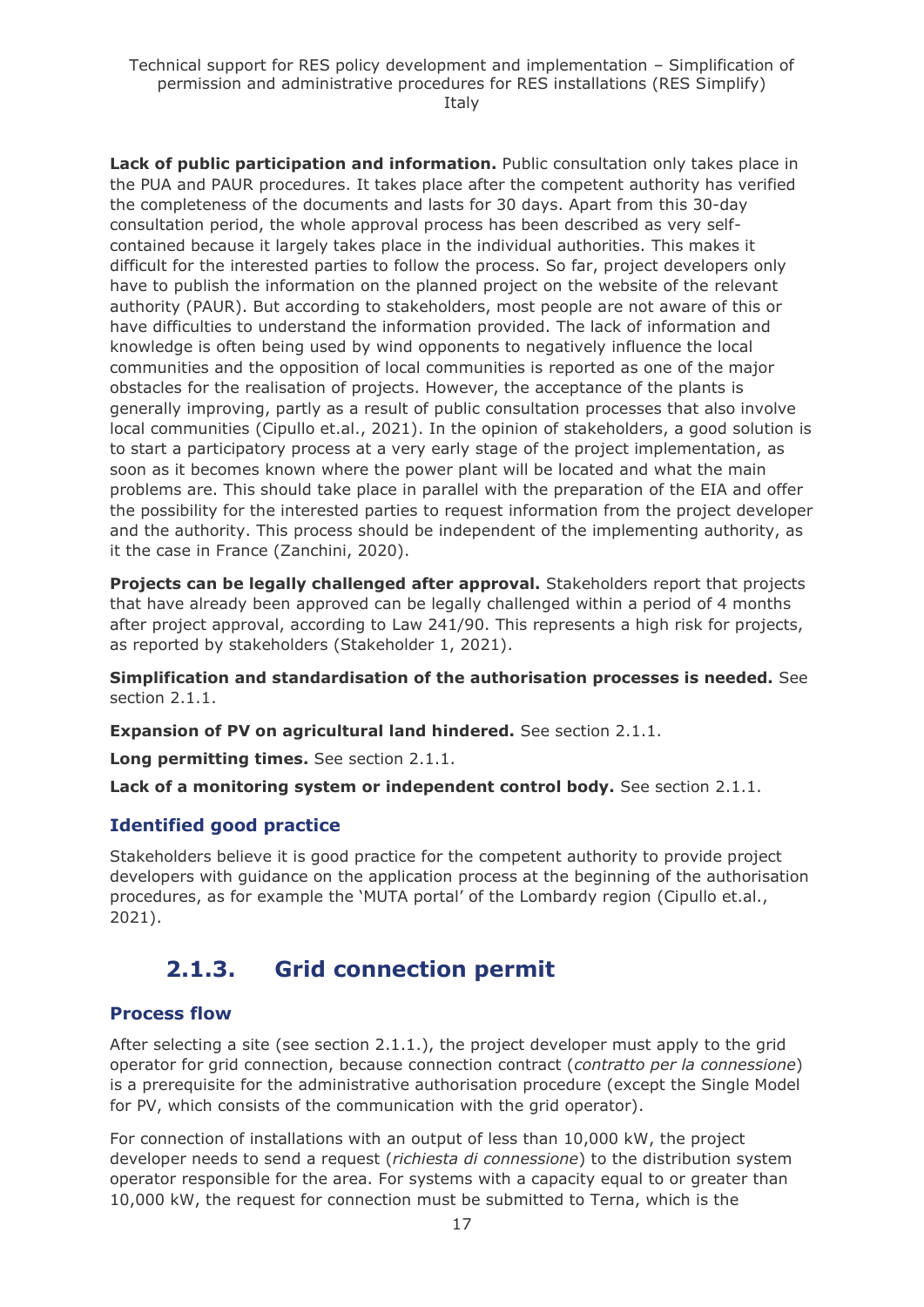transmission system operator (§3.1 Annex A ARG/elt 99/08). After the application, the distribution system operator shall carry out a technical examination to assess the impact of the requested feed-in on the grid and shall provide the applicant with a cost estimate for the connection (§6.3 Annex A ARG/elt 99/08).

After submitting the request, the project developer must pay the responsible grid operator a fee for obtaining the cost estimate (§5.1 Annex A ARG/elt 99/08):

- EUR 100 for requested input power up to (and including) 50 kW;
- EUR 200 for requested input power from 51 kW to 100 kW;
- EUR 500 for requested input power from 101 kW to 500 kW;
- EUR 1,500 for requested feed-in power from 501 kW and to 1,000 kW.
- EUR 2,500 for a requested power input of 1,001 kW and more.

The competent grid operator must respond to applications for grid connection and submit a cost estimate (*preventivo per la connessione*) to the applicant within specific timescales (see 'Deadlines' below). Subsequently, the project developer must communicate to the grid operator his approval for the cost estimate (Annex A ARG/elt 99/08). The grid operator and the project developer conclude a grid connection contract (*contratto per la connessione*) (§31.5 Annex A ARG/elt 99/08).

The project developer is obliged to start building the power plant for connection to the low-voltage within 6 months, to medium-voltage lines within 12 months and in the case of a connection to the high-voltage or extra-high-voltage lines within 18 months from the date of the notification of acceptance of the cost estimate (§31.1 Annex A ARG/elt 99/08).

Furthermore, the grid operator is obliged to provide all information required by the project developer for the preparation of the documents for the administrative authorisation procedure (see section 2.1.2.) within 45 working days after receipt of the acceptance of the cost estimate at no additional cost to the project developer. The project developer may also commission the grid operator to prepare these documents, in which case the grid operator charges the applicant for the preparation of the documents (§20.7 Annex A ARG/elt 99/08).

When the system is constructed, the distribution grid operator must connect the installation within 30 days, or for complex procedures within approx. 90 days (§10.1.a Annex A ARG/elt 99/08). The transmission grid operator must connect a plant within the timescales specified in his terms and conditions (§23.1 Annex A ARG/elt 99/08; §1A.5.8.4 Terna Network Code, 2005).

In the case the connection of a power plant requires expanding the electricity grid, the grid operator bears the costs for the expansion (§9, 21, 26.2 ARG/elt 99/08).

According to stakeholders, the connection procedure can be considered established and largely working well in Italy, even if there are reports of problems and delays for connections (Cipullo et.al., 2021). However, the complexity of the grid connection approval is based more on geographical factors than on the procedure itself. It is reported that the feasibility of the proposed grid connection (in connection with the siting) can pose problems if there is not enough capacity available. This is especially a problem in the south of Italy, the Mezzogiorno, as the grid inland is very weak and this hinders the connection of new plants (Zanchini, 2020). It is also reported that the national grid operator (TERNA) has no capacity to handle all the requests it receives. Therefore, a more efficient system is needed (Stakeholder 2, 2021).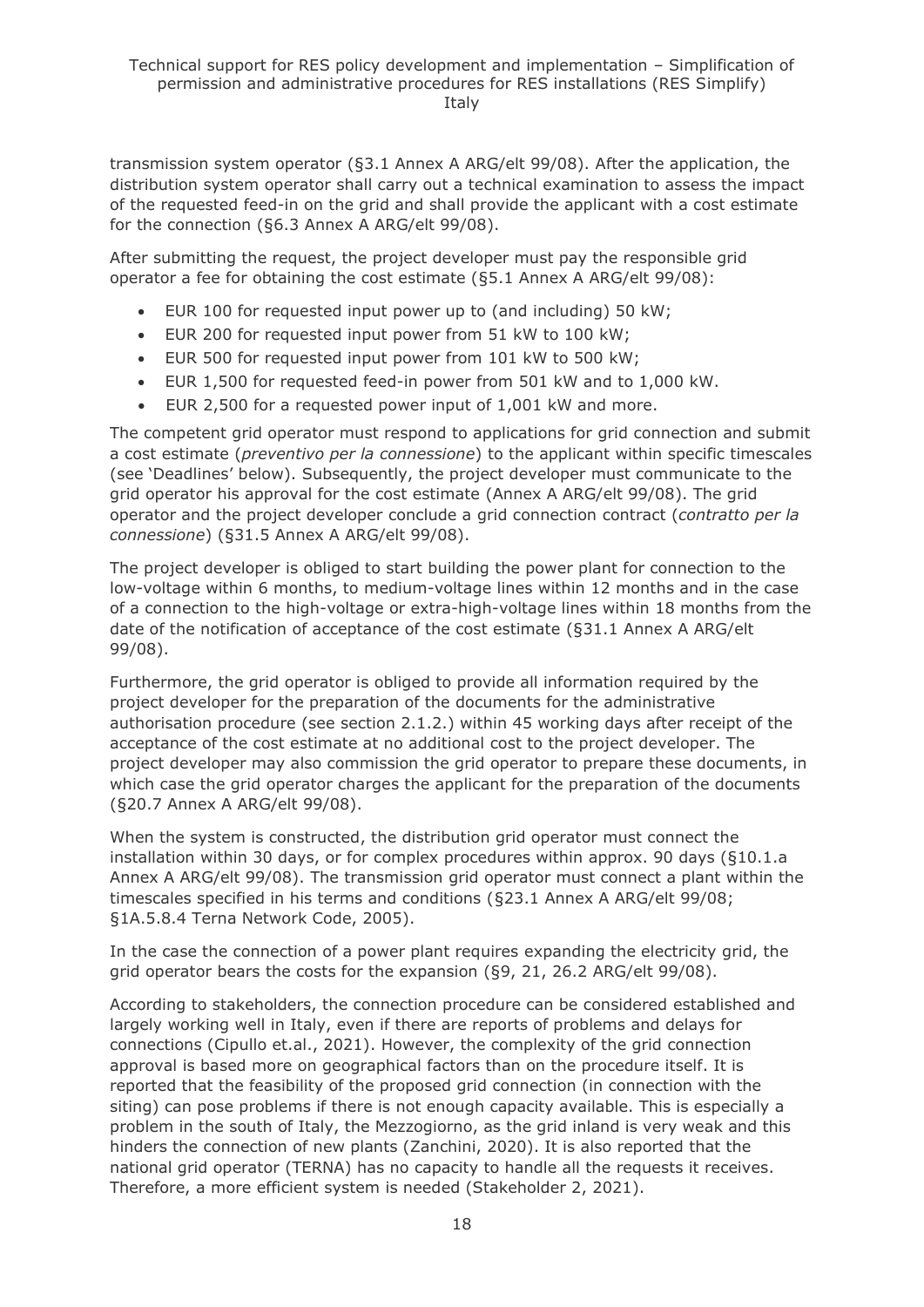### **Deadlines**

The following deadlines apply for the grid operator to answer the application and to submit a cost estimate to the applicant:

- 20 working days for capacities of up to and including 100 kW (§6.1 Annex A ARG/elt 99/08)
- 45 working days for capacities exceeding 100 kW and up to and including 1,000 kW (§6.1 Annex A ARG/elt 99/08)
- 60 working days for capacities exceeding 1,000 kW (§6.1 Annex A ARG/elt 99/08)
- 90 working days for capacities of 10,000 kW or more (§1A.5.2.1 Terna Network Code, 2005).

The applicant must communicate his approval of the cost estimate within:

- 45 days for capacities under 10,000 kW (§6.2 Annex A ARG/elt 99/08)
- 120 days for capacities equal to or more than 10,000 kW (§19.4 Annex A ARG/elt 99/08; §1A.5.3.1 Terna Network Code, 2005).

The distribution grid operator must connect the installation within the following timescales:

- 30 working days for simple grid connection work (§7.1 Annex A ARG/elt 99/08)
- 90 working days for complex grid connection work, plus 15 working days for every kilometre of connection line with the exception of the first kilometre (§7.1 Annex A ARG/elt 99/08).

The transmission grid operator must connect a plant within the timescales specified in his terms and conditions (§23.1 Annex A ARG/elt 99/08; §1A,5.8.4 Terna Network Code, 2005).

According to PV stakeholder, the statutory deadlines for the grid connection approval process are typically met (Kossak, 2021). However, if the deadlines are not met, the grid operator is required to pay the applicant a compensation in the amount of EUR 20/day for each delayed working day; except in cases of *force majeure* or for reasons attributable to the applicant or third parties (§14.3 Annex A ARG/elt 99/08).

If documents are submitted incompletely, the grid operator requests further information from the project developer and, as a rule, the deadlines are interrupted (Cipullo et.al., 2021). If a connection request had been sent incomplete in the initial phase, the grid operator will ask the project developer to send the missing documents and to re-attach the entire documentation even if already uploaded to the online portal (Kossak, 2021).

### **Detected barriers**

**Complex grid connection procedure for onshore wind farms.** The grid connection solutions provided for wind farms are often very complex. In some cases, new 380 kV substations are required and the connection point may be very distant from the wind farm (Schmid et.al., 2020).

**Problems and delays expected to increase.** Especially in the southern Italy, in the interior of the country, the grid is weak, which makes it difficult for some power plants to be connected there (Zanchini, 2020). Stakeholders believe that with the expected growth of new renewable energy systems, the problems and delays in the grid connection process identified today can be expected to increase significantly (Cipullo et.al., 2021).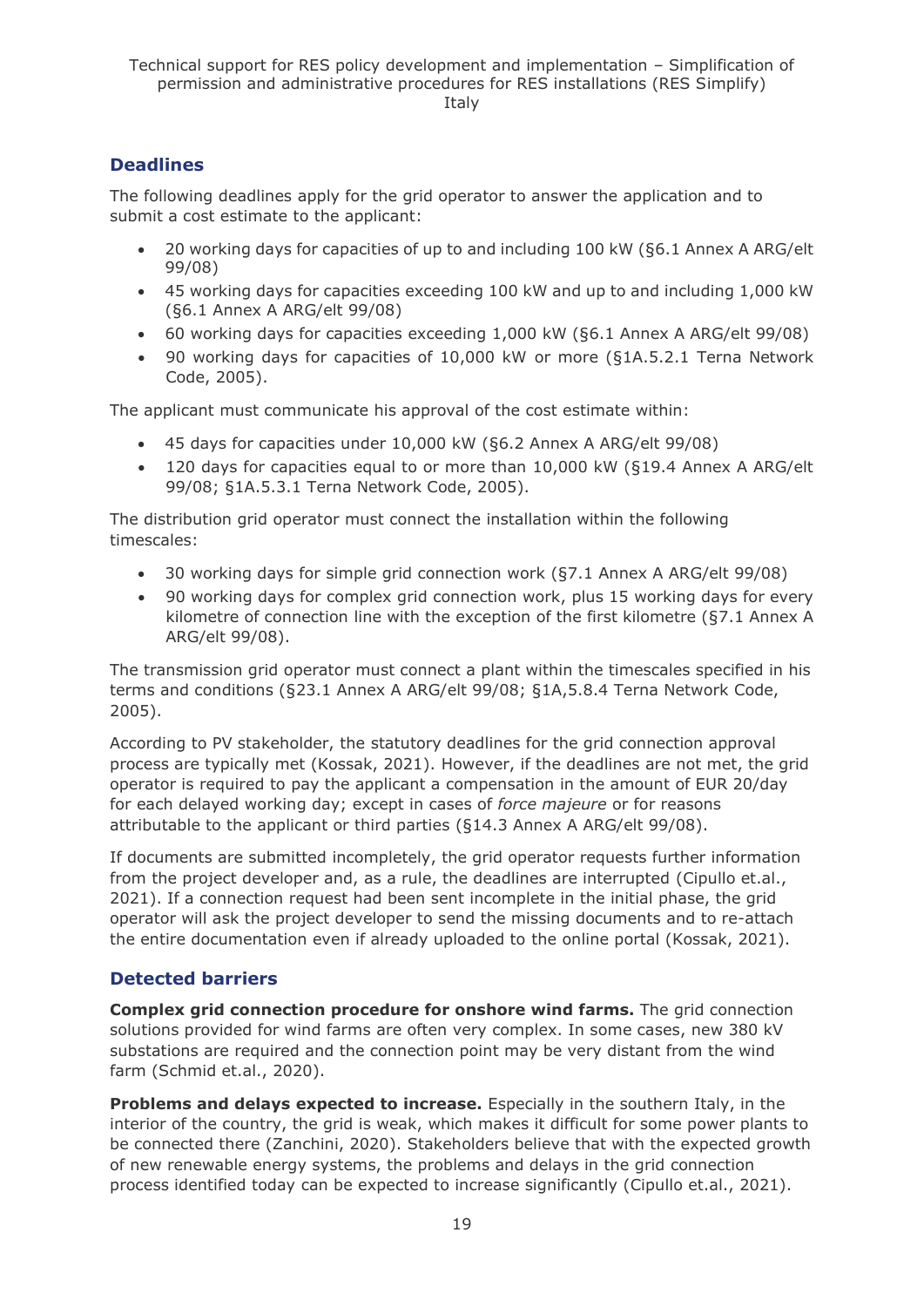### **Identified good practice**

<span id="page-19-0"></span>No good practice related to this process step was identified.

## **2.1.4. Corporate legal fiscal**

#### **Process flow**

The tax obligations that the operator of a renewable energy system with a capacity of more than 20 kW has to comply with differ depending on whether the electricity is generated for self-consumption (even to a small extent) or sold entirely to the grid (§52 (2) D.Lgs. 504/95).

In the case of electricity produced for self-consumption, the operator of the production plant must submit a prior registration form to the local office of the Customs and Monopolies Agency (*Agenzia delle Dogane e dei Monopoli*). After the examination of the prior registration form, the office will issue the operating licence (*licenza di esercizio*) which is subject to the payment of an annual fee (§63 (3) D.Lgs. 504/95).

The operating licence is valid for an unlimited period of time and the annual fee that must be paid accounts to (§63 (3) D.Lgs. 504/95):

- EUR 23.24 for installations for self-consumption and generation facilities that resell *en bloc* the energy generated or purchased to other producers;
- EUR 77.47 for generating facilities, substations etc used for commercial purposes. In the event that all electricity produced is fed into the grid (sold and not used for own needs), the operator of the generating facility must only notify the same local office at the time of starting production activity (§53-bis D.Lgs. 504/95).

#### **Deadlines**

There are no deadlines set for this process step.

### **Detected barriers**

No barriers related to this process step were identified.

### **Identified good practice**

No good practice related to this process step was identified.

### <span id="page-19-1"></span>**3. Use of IT systems**

Depending on the region, there are online application submission systems in all procedures. However, according to stakeholders interviewed for this report, there is a general lack of digitalisation of administrative procedures in Italy, which is why a strong and rapid expansion of digital information provision and approval procedures is called for.

In the region *Lombardia*, there is the IT platform called MUTA (*Modello Unico Trasmissione Atti*), which can be accessed via website.<sup>1</sup> On the platform, citizens, companies and project developers can digitally initiate administrative procedures in

<sup>1</sup> www.muta.servizirl.it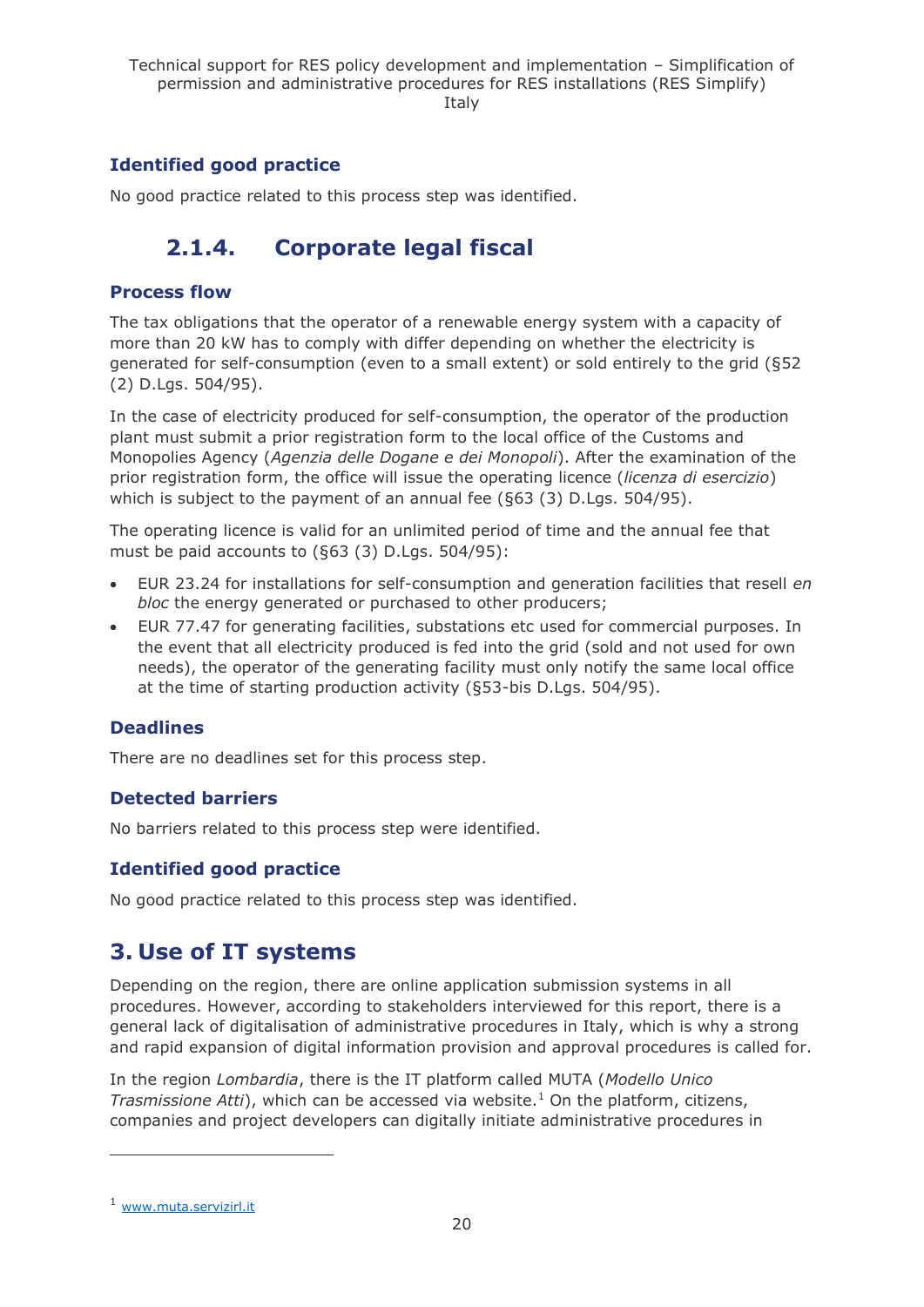different areas and sectors. The platform receives the request, forwards it to the entities involved in the procedure (municipalities, provinces, etc.) and manages the entire procedure until its completion.

For procedures that include an EIA (Single regional authorisation procedure and Single Measure in Environmental Matters procedure) the Ministry of the Environment, Land and Sea operates an online portal, called 'Environmental Assessments and Authorisations: SEA - EIA – IPPC Permit' (*Valutazioni e Autorizzazioni Ambientali: VAS - VIA – AIA*) 2 . It contains information on ongoing procedures and how the procedures are conducted etc. Furthermore, the public can use this portal to give their opinion on plans, programmes, projects and installations in consultation (Ministry for Environment, Land and Sea Protection b., n.d.).

In the 'corporate legal fiscal' process step, the annual declaration must be submitted electronically (§ 53(8); § 53-bis (3) D.Lgs. 504/95). The submission of the annual electricity declaration for the respective financial year is possible both via the Agency's usual telematics customs system and via the web service.<sup>3</sup>

## <span id="page-20-0"></span>**4. Complaint procedure**

#### *Administrative authorisation procedure*

In case of delays in the investigation, project developers can appeal the inaction of the administrations or send reminders to the competent bodies (§2 (1) Law 241/90). The stakeholders confirmed that sending reminder e-mails to authorities is a common practice (Cipullo et.al., 2021; Kossak, 2021).

With regard to rejection or approval of an application, an out-of-court complaint procedure - the 'Extraordinary Appeal to the President of the Republic' (*Ricorso straordinario al Presidente della Repubblica*) can be launched by any interested third party (§8). This is a general remedy that allows the appeal of a final administrative act and can only be used in matters that fall within the jurisdiction of the administrative courts by persons who wish to protect their rights (in matters that fall within the exclusive jurisdiction) or legitimate interests against acts of public authority. The Extraordinary Appeal to the Head of State is an alternative to the judicial procedure, i.e., if project developers use this instrument, they can no longer appeal to the Regional Administrative Tribunals or the Council of State, or visa versa, if they appeal to the Regional Administrative Tribunals or the Council of State, then the Extraordinary Administrative Appeal to the Head of State is no longer possible (§8 D.P.R. 1199/71).

The complaint needs to be submitted to the Head of State within 120 days of notification or full knowledge of the administrative act. This type of procedure ends with a decision issued by decree of the President of the Republic on the proposal of the competent ministry (in accordance with the opinion of the Council of State). If the decision ruling on the extraordinary appeal pronounces the annulment of general administrative acts with regulatory content, the decision itself must be published by the administration concerned within thirty days of its issuance in the same form as the publication of the annulled act (§14 D.P.R. 1199/71). The decrees of the President of the Republic deciding on

<sup>2</sup> <https://va.minambiente.it/it-IT>

<sup>3</sup> https://www.adm.gov.it/portale/dichiarazioni-annuali-energie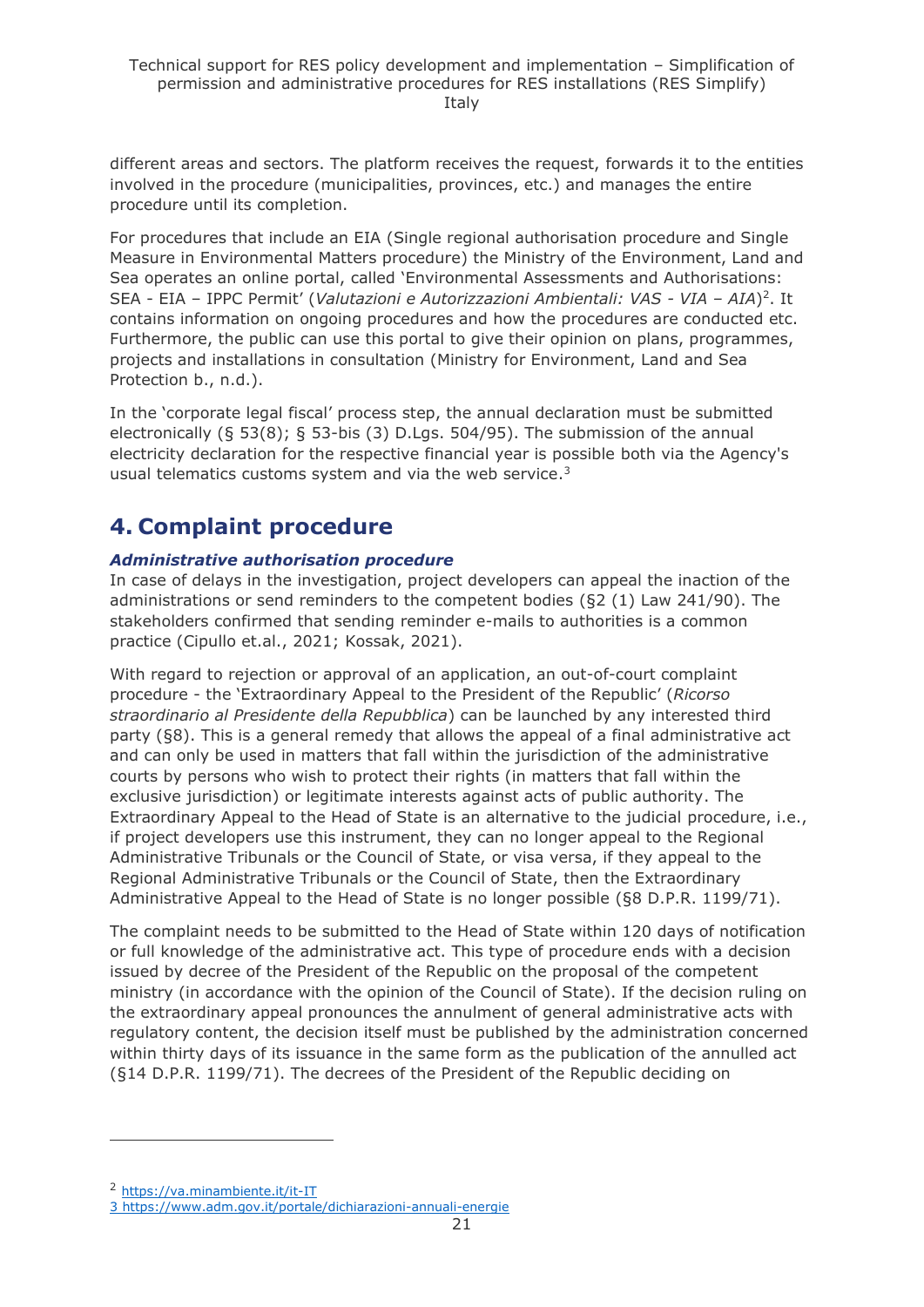extraordinary remedies can be challenged by revision (*revocazione*) (§15 D.P.R. 1199/71).

The denial of the authorisation (or authorisations) can be appealed to the Regional Administrative Courts within 60 days after receiving the decision (depending on the region where the project is located). Appeals against judgements of the Regional Administrative Courts can be lodged with the Central Administrative Court of Appeal (State Council) within 60 days after receiving the decision (Sicily has its own Administrative Court of Appeal) (Schmid et.al., 2020).

In summary, the means of challenging judgments are revision (*revocazione*), appeal to the Court of Cassation only for reasons relating to jurisdiction (*ricorso per cassazione*) and third-party objection (*opposizione di terzo*) (§323 Code of Civil Procedure).

Judgments before the Regional Administrative Courts may last up to 4 years, whereas appeal judgements may last 2 years, depending on the interests involved (Schmid et.al., 2020).

#### *Grid connection*

When having a conflicting situation with the grid operator, an electricity producer may request dispute resolution from the Market Directorate (*Direzione Mercati*) of the Regulatory Authority for Energy, Grids and Environment (*ARERA*) (§3 Annex A ARG/elt 123/08).

Appeals against the decision of the Regulatory Authority fall under the exclusive jurisdiction of the administrative courts and have to be submitted to the Regional Administrative Courts in the region in which the authority has its seat (§6.10 Annex A ARG/elt 123/08).

### <span id="page-21-0"></span>**5. Specific features to ease administrative procedure**

Table 2 below provides information on the existing specific features to ease administrative procedures in Italy.

| <b>Specific feature</b>                              | <b>Existing</b> | <b>Short description</b>                                                                                                                                                                                                                                                   |
|------------------------------------------------------|-----------------|----------------------------------------------------------------------------------------------------------------------------------------------------------------------------------------------------------------------------------------------------------------------------|
| <b>Simultaneous procedures</b>                       | no              |                                                                                                                                                                                                                                                                            |
| <b>National contact points</b><br>and one-stop-shops | yes             | PAUR can be considered one stop shop because it<br>unifies environmental permits and AU in one<br>process with one authority.                                                                                                                                              |
| Application of 2+1 and<br>$1+1$ rules                | no              |                                                                                                                                                                                                                                                                            |
| <b>Simple notification</b><br>procedure              | yes             | The Communication procedure, the Declaration of<br>Commencement of Works and the Simplified<br>Authorisation Procedure usually only require a<br>simple notification to the competent authority,<br>accompanied by certain additional documents about<br>the installation. |
| <b>Pre-planning</b>                                  | no              |                                                                                                                                                                                                                                                                            |
| <b>Pre-application</b><br>consultation               | no              |                                                                                                                                                                                                                                                                            |
| <b>Project acceptance</b><br>measures                | no              |                                                                                                                                                                                                                                                                            |

*Table 2: Specific features to ease administrative procedures*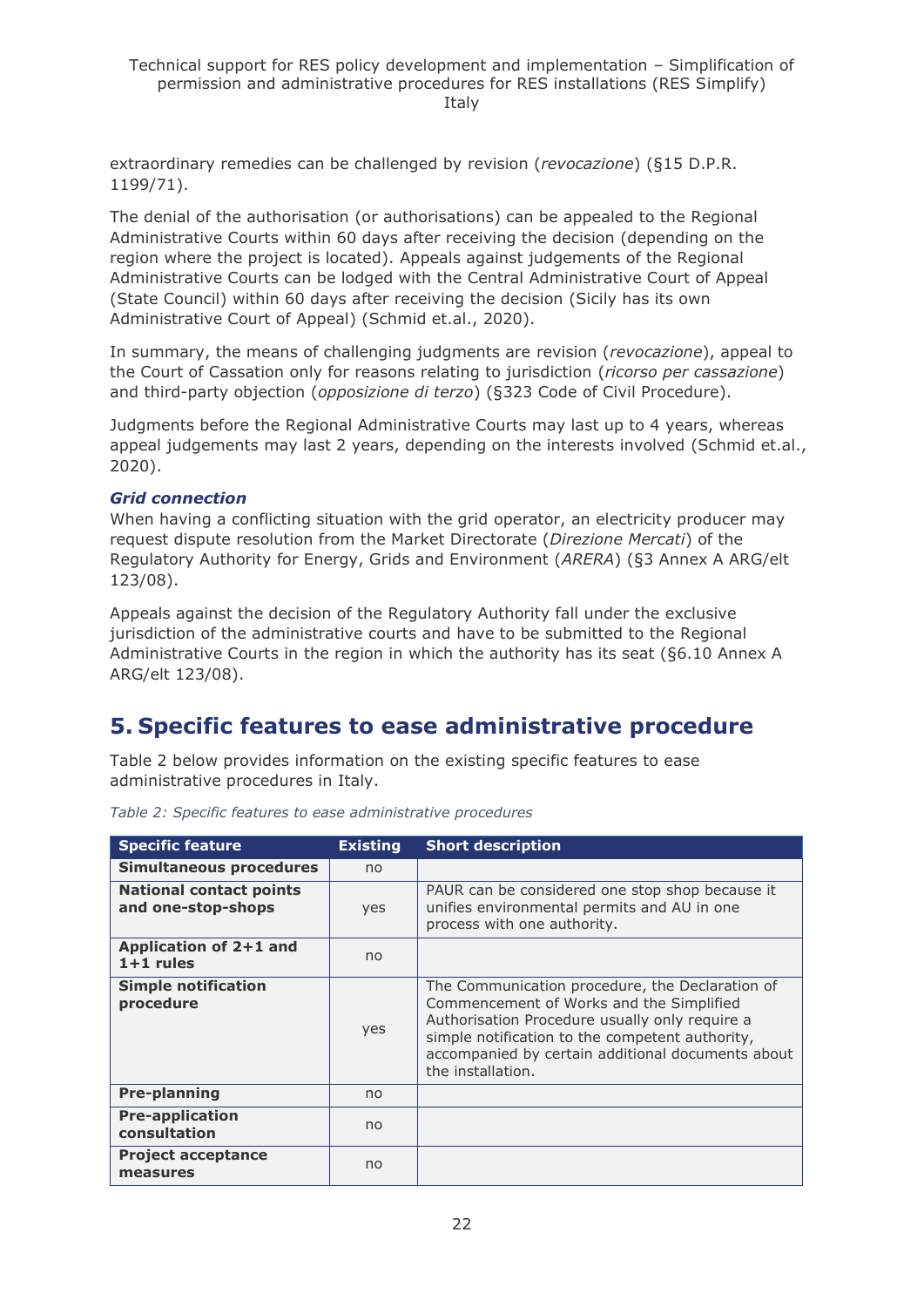| <b>Measures to streamline</b><br>litigation by third parties | no |  |
|--------------------------------------------------------------|----|--|
| Other                                                        | no |  |

## <span id="page-22-0"></span>**6. Indicators to measure the performance of the overall process**

Table 3 below provides information on the indicators to measure the performance of the overall administrative and grid connection process in Italy.

*Table 3: Performance indicators to assess administrative and grid connection processes*

| <b>Performance indicator</b>                                                                           | <b>Description</b>                                                                                                                                                                                                                                                                                                                                                                                                                                                                                                                                                                                                                                                                                                                                                                                                                                                                                                              |
|--------------------------------------------------------------------------------------------------------|---------------------------------------------------------------------------------------------------------------------------------------------------------------------------------------------------------------------------------------------------------------------------------------------------------------------------------------------------------------------------------------------------------------------------------------------------------------------------------------------------------------------------------------------------------------------------------------------------------------------------------------------------------------------------------------------------------------------------------------------------------------------------------------------------------------------------------------------------------------------------------------------------------------------------------|
| Average response time by<br>the competent authorities<br>and TSO/DSO for grid<br>connection procedures | The grid connection agreement for onshore wind is generally<br>obtained within 7 months (Hawkins, 2019).                                                                                                                                                                                                                                                                                                                                                                                                                                                                                                                                                                                                                                                                                                                                                                                                                        |
| Process duration                                                                                       | Permitting times for new renewable energy capacity are around 5<br>years for wind (with peaks of 7/9 years) and around 1 to 1.5<br>years for PV. This refers to the environmental impact assessment<br>(if required) and for the individual permit and not to the overall<br>process (Stakeholder 1, 2021).                                                                                                                                                                                                                                                                                                                                                                                                                                                                                                                                                                                                                     |
| Project approval rates                                                                                 | N.A.                                                                                                                                                                                                                                                                                                                                                                                                                                                                                                                                                                                                                                                                                                                                                                                                                                                                                                                            |
| Costs of administrative<br>processes                                                                   | N.A.                                                                                                                                                                                                                                                                                                                                                                                                                                                                                                                                                                                                                                                                                                                                                                                                                                                                                                                            |
| Share of permits that are<br>legally challenged                                                        | N.A.                                                                                                                                                                                                                                                                                                                                                                                                                                                                                                                                                                                                                                                                                                                                                                                                                                                                                                                            |
| Share of legal challenges<br>that are overruled                                                        | N.A.                                                                                                                                                                                                                                                                                                                                                                                                                                                                                                                                                                                                                                                                                                                                                                                                                                                                                                                            |
| Stakeholder interests                                                                                  | The public is involved in the Single Authorisation, Single regional<br>authorisation procedure and Single Environmental Permit<br>procedure. The information on the planned project is published on<br>the websites of the competent authorities and all interested<br>parties can submit observations (see section 2.1.2.).<br>Experts interviewed reported that the opposition of local<br>communities is generally one of the major obstacles to overcome<br>in order to realise a wind project. However, public acceptance of<br>wind energy is increasing, and this is facilitated by public<br>consultation processes involving the local population before<br>starting the administrative procedure. These public consultation<br>processes are not mandatory yet. However, this is what the<br>stakeholder surveyed would like to see introduced. They suggest<br>using this measure in the initial phase of a project. |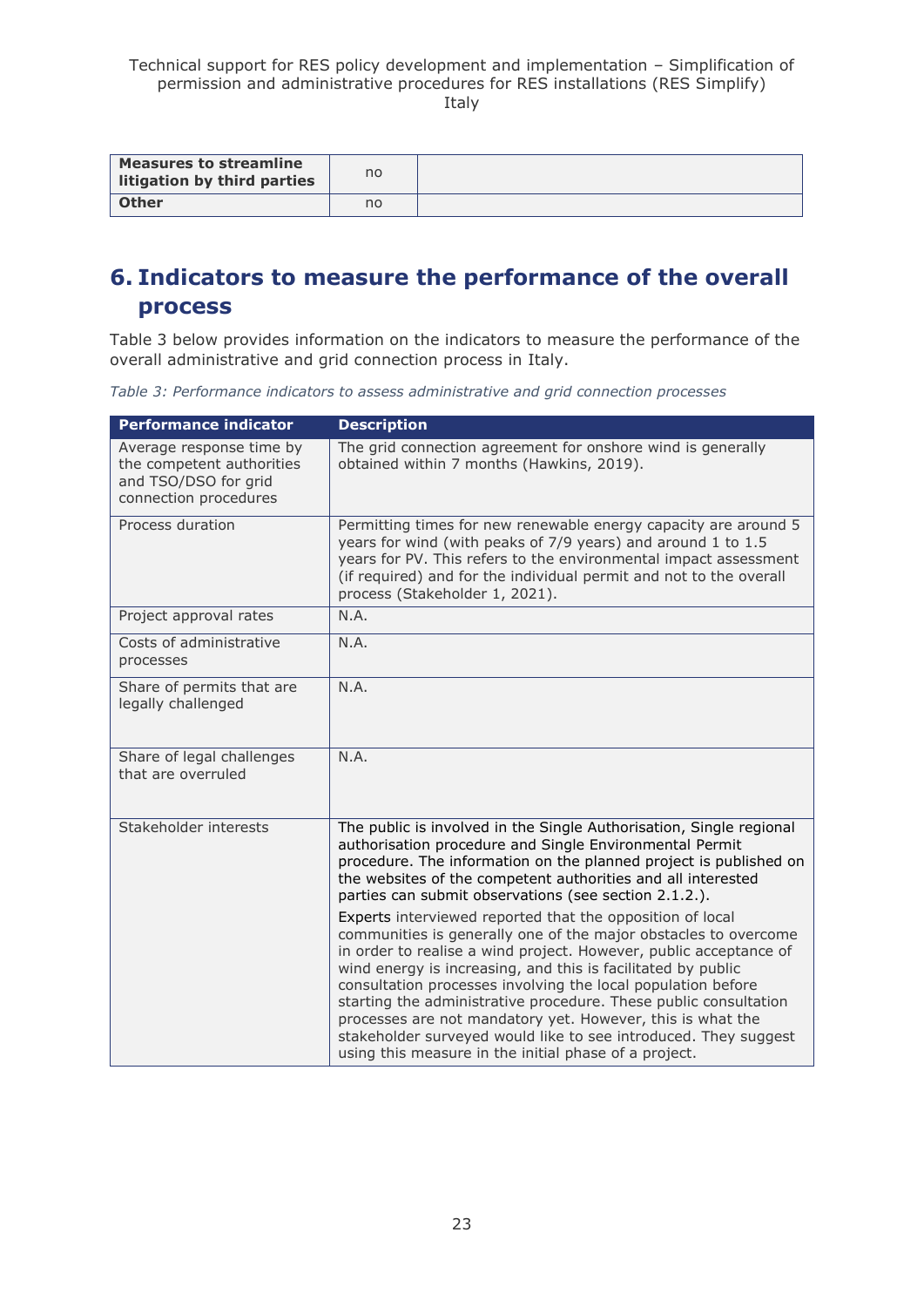### <span id="page-23-0"></span>**References**

- Zanchini, Edoardo, 2020: Legambiente Italia (Italian environmental association). Interviewed on 18.12.2020.
- Cipullo et.al., 2021. Cipullo, Alessio; Hawkins, Nigel; Viganò, Cosetta; Calleri, Luisa; Collevecchio, Iulca: Elettricità Futura. Interviewed on 15.01.2021
- Kossak, Bernhard (2021): Fronius International (Solar Energy). Interviewed on 18.12.2020.

Stakeholder 1, 2021. Email exchange from 25 May 2021.

Stakeholder 2, 2021. Email exchange from 25 May 2021.

- ARG/elt 123/08. Procedure for resolving disputes between producers and network operators, pursuant to Article 14(2)(f-ter) of Legislative Decree No 387/03 of 29 December 2003. Delibera ARG/elt 123/08. Procedura per la risoluzione delle controversie tra produttori e gestori di rete, ai sensi dell'articolo 14, comma 2, lettera f-ter), del decreto legislativo 29 dicembre 2003, n. 387/03. Regulatory Authority for Energy, Grids and Environment (ARERA), Autorità di Regolazione per Energia, Reti e Ambiente (ARERA). 17 September 2008. Available at: <https://www.arera.it/it/docs/08/123-08arg.htm> [Accessed 01 February 2021].
- ARG/elt 99/08. Integrated text of the technical and economic conditions for the connection of electricity production plants to the electricity grids with the obligation to connect third parties (Integrated text of active connections - TICA). Testo integrato delle condizioni tecniche ed economiche per la connessione alle reti elettriche con obbligo di connessione di terzi degli impianti di produzione di energia elettrica (Testo integrato delle connessioni attive - TICA). Regulatory Authority for Energy, Grids and Environment (ARERA), Autorità di Regolazione per Energia, Reti e Ambiente (ARERA). 23 July 2008. Available at: <https://www.arera.it/it/docs/08/099-08arg.htm> [Accessed 01 February 2021].
- Benedettini, S., Rubino, A., 2017. Final Report on Consulting Services for Development of the Renewable Energy Sector, co-financed by the European Union. Available at: [https://yeipa2012.enerjiprojeleri.eu/Dosyalar/Download/Dokumanlar/en/Task%20](https://yeipa2012.enerjiprojeleri.eu/Dosyalar/Download/Dokumanlar/en/Task%201/Task%201A%20-%20Attachment%201%20-%20Renewable%20Generation%20in%20Europe.pdf) [1/Task%201A%20-%20Attachment%201%20-](https://yeipa2012.enerjiprojeleri.eu/Dosyalar/Download/Dokumanlar/en/Task%201/Task%201A%20-%20Attachment%201%20-%20Renewable%20Generation%20in%20Europe.pdf) [%20Renewable%20Generation%20in%20Europe.pdf](https://yeipa2012.enerjiprojeleri.eu/Dosyalar/Download/Dokumanlar/en/Task%201/Task%201A%20-%20Attachment%201%20-%20Renewable%20Generation%20in%20Europe.pdf) [Accessed 01 February 2021].
- Cingolani, R., 2021. Cingolani: «Decarbonizzare il paese del 55% nei prossimi nove anni», Il Sole 24 Ore (newspaper). Available at: [https://www.ilsole24ore.com/art/cingolani-decarbonizzare-paese-55percento](https://www.ilsole24ore.com/art/cingolani-decarbonizzare-paese-55percento-prossimi-nove-anni-AEgSApL)[prossimi-nove-anni-AEgSApL](https://www.ilsole24ore.com/art/cingolani-decarbonizzare-paese-55percento-prossimi-nove-anni-AEgSApL) [Accessed 08.06.2021].
- Code of Civil Procedure. Available at: <https://www.altalex.com/documents/news/2014/11/17/delle-impugnazioni> [Accessed 01 February 2021].
- Codice di procedura civile. Available at: <https://www.altalex.com/documents/news/2014/11/17/delle-impugnazioni> [Accessed 01 February 2021].
- Decree 19 May 2015. Approval of the single model for the construction, connection and operation of small integrated photovoltaic systems on the roofs of buildings. Available at: https://www.gazzettaufficiale.it/eli/id/2015/05/27/15A03977/sg [Accessed 01 February 2021].
- Decreto 19 maggio 2015. Approvazione del modello unico per la realizzazione, la connessione e l'esercizio di piccoli impianti fotovoltaici integrati sui tetti degli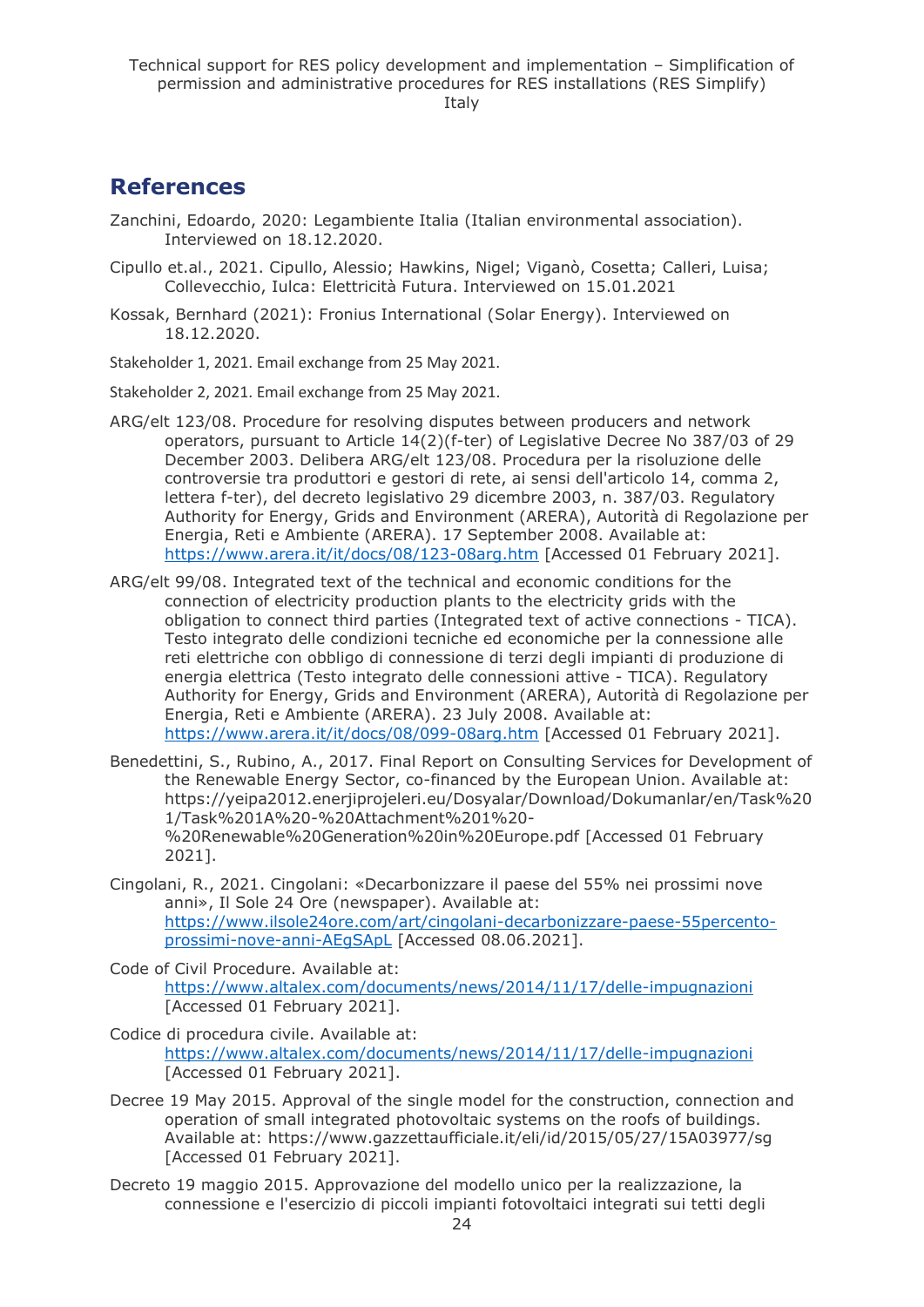edifici. Available at:

https://www.gazzettaufficiale.it/eli/id/2015/05/27/15A03977/sg [Accessed 01 February 2021].

- DL 120/20. Text of Decree-Law No. 76 of 16 July 2020 (in S.O. No. 24/L to the Official Gazette - General Series - No. 178 of 16 July 2020), coordinated with Conversion Law No. 120 of 11 September 2020 (in this same S.O.), on: "Urgent measures for simplification and digital innovation." Available at: https://www.normattiva.it/atto/caricaDettaglioAtto?atto.dataPubblicazioneGazzett a=2020-09- 14&atto.codiceRedazionale=20G00139&atto.articolo.numero=0&qId=a9b92b64 cb1f-4897-96cc-0d4815a5a58d&tabID=0.8625518256988295&title=lbl.dettaglioAtto [Accessed 01 February 2021].
- DL 120/20. Testo del decreto-legge 16 luglio 2020, n. 76 (in S.O. n. 24/L alla Gazzetta Ufficiale - Serie generale - n. 178 del 16 luglio 2020), coordinato con la legge di conversione 11 settembre 2020, n. 120 (in questo stesso S.O.), recante: «Misure urgenti per la semplificazione e l'innovazione digitale.». Available at: https://www.normattiva.it/atto/caricaDettaglioAtto?atto.dataPubblicazioneGazzett a=2020-09- 14&atto.codiceRedazionale=20G00139&atto.articolo.numero=0&qId=a9b92b64-

cb1f-4897-96cc-

0d4815a5a58d&tabID=0.8625518256988295&title=lbl.dettaglioAtto [Accessed 01 February 2021].

- DL 31 May 2021. DECREE-LAW No 77 of 31 May 2021. Governance of the National Recovery and Resilience Plan and initial measures to strengthen administrative structures and accelerate and streamline procedures. (21G00087) (OJ General Series n.129 of 31-05-2021) Available at: <https://www.gazzettaufficiale.it/eli/id/2021/05/31/21G00087/sg> [Accessed 01 July 2021].
- DL 31 maggio 2021, n. 77. Governance del Piano nazionale di ripresa e resilienza e prime misure di rafforzamento delle strutture amministrative e di accelerazione e snellimento delle procedure. (21G00087) (GU Serie Generale n.129 del 31-05- 2021). Available at: <https://www.gazzettaufficiale.it/eli/id/2021/05/31/21G00087/sg> [Accessed 01 July 2021].
- D.Lgs. 504/95. Decreto Legislativo 26 ottobre 1995, n. 504. Testo unico delle disposizioni legislative concernenti le imposte sulla produzione e sui consumi e relative sanzioni penali e amministrative. Available at: [https://www.normattiva.it/uri](https://www.normattiva.it/uri-res/N2Ls?urn:nir:stato:decreto.legislativo:1995-10-26;504)[res/N2Ls?urn:nir:stato:decreto.legislativo:1995-10-26;504](https://www.normattiva.it/uri-res/N2Ls?urn:nir:stato:decreto.legislativo:1995-10-26;504) [Accessed 01 February 2021].
- D.Lgs. 504/95. Legislative Decree No 504 of 26 October 1995. Testo unico delle disposizioni legislative concernenti le imposte sulla produzione e sui consumi e relative sanzioni penali e amministrative. Available at: [https://www.normattiva.it/uri-res/N2Ls?urn:nir:stato:decreto.legislativo:1995-10-](https://www.normattiva.it/uri-res/N2Ls?urn:nir:stato:decreto.legislativo:1995-10-26;504) [26;504](https://www.normattiva.it/uri-res/N2Ls?urn:nir:stato:decreto.legislativo:1995-10-26;504) [Accessed 01 February 2021].
- D.Lgs. 387/2003. Legislative Decree No 387 of 29 December 2003. Implementation of Directive 2001/77/EC on the promotion of electricity produced from renewable energy sources in the internal electricity market. Available at: https://www.normattiva.it/uri-res/N2Ls?urn:nir:stato:decreto.legislativo:2003-12- 29;387 [Accessed 01 February 2021].
- D.Lgs. 387/2003. Decreto Legislativo 29 dicembre 2003, n. 387. Attuazione della direttiva 2001/77/CE relativa alla promozione dell'energia elettrica prodotta da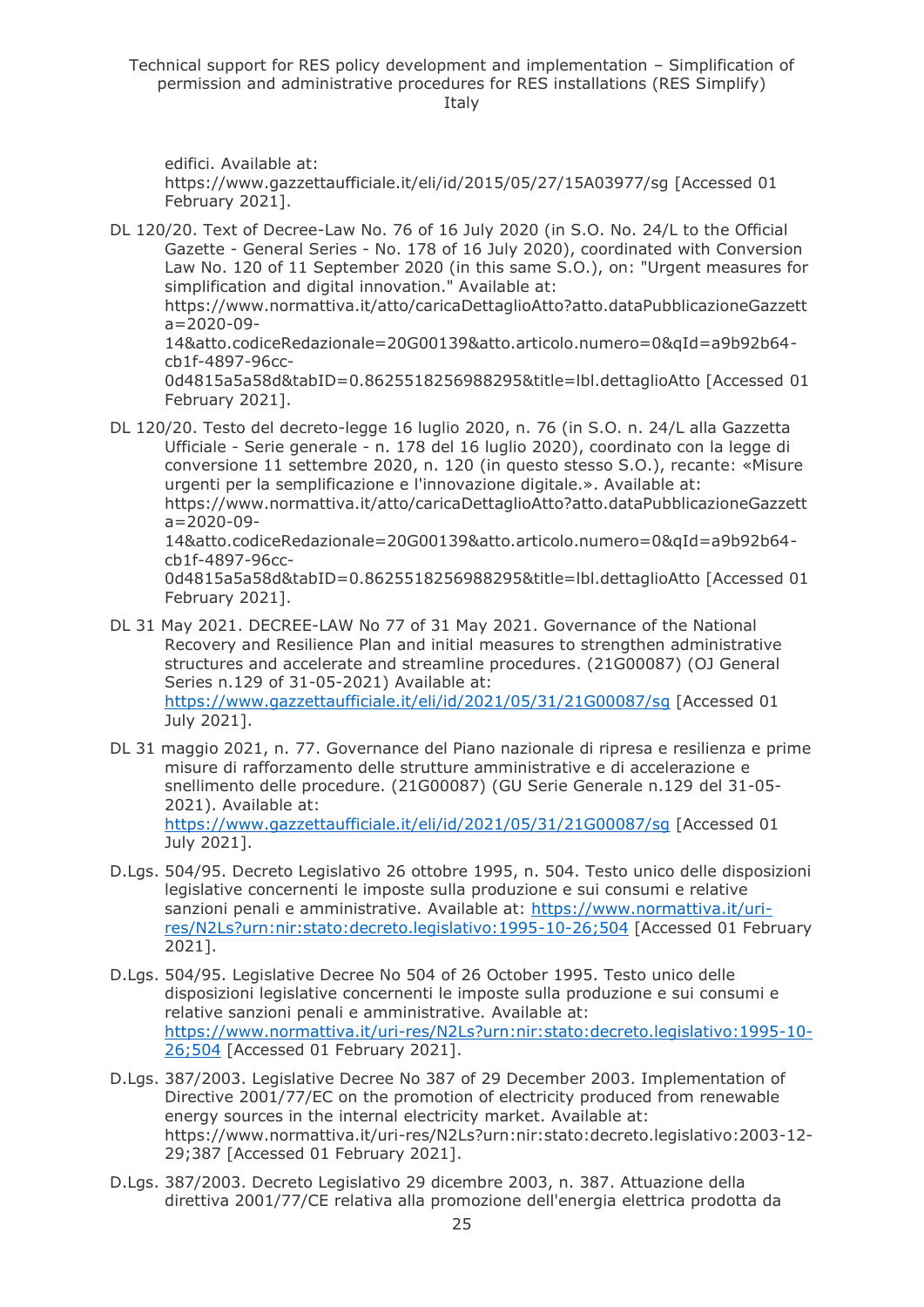fonti energetiche rinnovabili nel mercato interno dell'elettricità. Available at: https://www.normattiva.it/uri-res/N2Ls?urn:nir:stato:decreto.legislativo:2003-12- 29;387 [Accessed 01 February 2021].

D.Lgs. 42/2004. Cultural Heritage and Landscape Code pursuant to Article 10 of Law No 137 of 6 July 2002. Available at:

https://www.normattiva.it/atto/caricaDettaglioAtto?atto.dataPubblicazioneGazzett  $a=2004-02-$ 

24&atto.codiceRedazionale=004G0066&atto.articolo.numero=0&qId=77bd5f27- 3ad5-4d82-aa8d-

957cc135db5d&tabID=0.8625518256988295&title=lbl.dettaglioAtto [Accessed 01 February 2021].

- D.Lgs. 42/2004. Codice dei beni culturali e del paesaggio, ai sensi dell'articolo 10 della legge 6 luglio 2002, n. 137. Available at: https://www.normattiva.it/atto/caricaDettaglioAtto?atto.dataPubblicazioneGazzett a=2004-02- 24&atto.codiceRedazionale=004G0066&atto.articolo.numero=0&qId=77bd5f27- 3ad5-4d82-aa8d-957cc135db5d&tabID=0.8625518256988295&title=lbl.dettaglioAtto [Accessed 01 February 2021].
- D.Lgs. 152/06. Legislative Decree No. 152 of 3 April 2006. Environmental regulations. Available at: [https://www.normattiva.it/atto/caricaDettaglioAtto?atto.dataPubblicazioneGazzett](https://www.normattiva.it/atto/caricaDettaglioAtto?atto.dataPubblicazioneGazzetta=2006-04-14&atto.codiceRedazionale=006G0171&atto.articolo.numero=0&qId=6f27f4e6-191b-4f81-a9a9-20a05a65ccbd&tabID=0.13850072526470059&title=lbl.dettaglioAtto)  $a=2006-04-$ [14&atto.codiceRedazionale=006G0171&atto.articolo.numero=0&qId=6f27f4e6-](https://www.normattiva.it/atto/caricaDettaglioAtto?atto.dataPubblicazioneGazzetta=2006-04-14&atto.codiceRedazionale=006G0171&atto.articolo.numero=0&qId=6f27f4e6-191b-4f81-a9a9-20a05a65ccbd&tabID=0.13850072526470059&title=lbl.dettaglioAtto) [191b-4f81-a9a9-](https://www.normattiva.it/atto/caricaDettaglioAtto?atto.dataPubblicazioneGazzetta=2006-04-14&atto.codiceRedazionale=006G0171&atto.articolo.numero=0&qId=6f27f4e6-191b-4f81-a9a9-20a05a65ccbd&tabID=0.13850072526470059&title=lbl.dettaglioAtto) [20a05a65ccbd&tabID=0.13850072526470059&title=lbl.dettaglioAtto](https://www.normattiva.it/atto/caricaDettaglioAtto?atto.dataPubblicazioneGazzetta=2006-04-14&atto.codiceRedazionale=006G0171&atto.articolo.numero=0&qId=6f27f4e6-191b-4f81-a9a9-20a05a65ccbd&tabID=0.13850072526470059&title=lbl.dettaglioAtto) [Accessed 01 February 2021].
- D.Lgs. 152/06. Decreto Legislativo 3 aprile 2006, n. 152. Norme in materia ambientale. Available at: [https://www.normattiva.it/atto/caricaDettaglioAtto?atto.dataPubblicazioneGazzett](https://www.normattiva.it/atto/caricaDettaglioAtto?atto.dataPubblicazioneGazzetta=2006-04-14&atto.codiceRedazionale=006G0171&atto.articolo.numero=0&qId=6f27f4e6-191b-4f81-a9a9-20a05a65ccbd&tabID=0.13850072526470059&title=lbl.dettaglioAtto) [a=2006-04-](https://www.normattiva.it/atto/caricaDettaglioAtto?atto.dataPubblicazioneGazzetta=2006-04-14&atto.codiceRedazionale=006G0171&atto.articolo.numero=0&qId=6f27f4e6-191b-4f81-a9a9-20a05a65ccbd&tabID=0.13850072526470059&title=lbl.dettaglioAtto) [14&atto.codiceRedazionale=006G0171&atto.articolo.numero=0&qId=6f27f4e6-](https://www.normattiva.it/atto/caricaDettaglioAtto?atto.dataPubblicazioneGazzetta=2006-04-14&atto.codiceRedazionale=006G0171&atto.articolo.numero=0&qId=6f27f4e6-191b-4f81-a9a9-20a05a65ccbd&tabID=0.13850072526470059&title=lbl.dettaglioAtto) [191b-4f81-a9a9-](https://www.normattiva.it/atto/caricaDettaglioAtto?atto.dataPubblicazioneGazzetta=2006-04-14&atto.codiceRedazionale=006G0171&atto.articolo.numero=0&qId=6f27f4e6-191b-4f81-a9a9-20a05a65ccbd&tabID=0.13850072526470059&title=lbl.dettaglioAtto) [20a05a65ccbd&tabID=0.13850072526470059&title=lbl.dettaglioAtto](https://www.normattiva.it/atto/caricaDettaglioAtto?atto.dataPubblicazioneGazzetta=2006-04-14&atto.codiceRedazionale=006G0171&atto.articolo.numero=0&qId=6f27f4e6-191b-4f81-a9a9-20a05a65ccbd&tabID=0.13850072526470059&title=lbl.dettaglioAtto) [Accessed 01 February 2021].
- D.Lgs. 62/08. Legislative Decree no. 62 of 26 March 2008. Further provisions supplementing and correcting the legislative decree of 22 January 2004, no. 42, in relation to cultural heritage. Available at: https://www.normattiva.it/urires/N2Ls?urn:nir:stato:decreto.legislativo:2008-03-26;62!vig= [Accessed 01 February 2021].
- D.Lgs. 62/08. Decreto Legislativo 26 marzo 2008, n. 62. Ulteriori disposizioni integrative e correttive del decreto legislativo 22 gennaio 2004, n. 42, in relazione ai beni culturali. Available at: https://www.normattiva.it/urires/N2Ls?urn:nir:stato:decreto.legislativo:2008-03-26;62!vig= [Accessed 01 February 2021].

D.Lgs. 28/11. Legislative Decree 3 March 2011, no. 28. Implementation of Directive 2009/28/CE on Promotion of Use of Energy from Renewable Energy Sources modifying and Repealing Directives 2001/77/CE and 2003/30/CE. Available at: [https://www.normattiva.it/atto/caricaDettaglioAtto?atto.dataPubblicazioneGazzett](https://www.normattiva.it/atto/caricaDettaglioAtto?atto.dataPubblicazioneGazzetta=2011-03-28&atto.codiceRedazionale=011G0067&atto.articolo.numero=0&qId=8e51f300-0369-4569-ac2d-7d8b76963387&tabID=0.8800190622456626&title=lbl.dettaglioAtto) [a=2011-03-](https://www.normattiva.it/atto/caricaDettaglioAtto?atto.dataPubblicazioneGazzetta=2011-03-28&atto.codiceRedazionale=011G0067&atto.articolo.numero=0&qId=8e51f300-0369-4569-ac2d-7d8b76963387&tabID=0.8800190622456626&title=lbl.dettaglioAtto) [28&atto.codiceRedazionale=011G0067&atto.articolo.numero=0&qId=8e51f300-](https://www.normattiva.it/atto/caricaDettaglioAtto?atto.dataPubblicazioneGazzetta=2011-03-28&atto.codiceRedazionale=011G0067&atto.articolo.numero=0&qId=8e51f300-0369-4569-ac2d-7d8b76963387&tabID=0.8800190622456626&title=lbl.dettaglioAtto) [0369-4569-ac2d-](https://www.normattiva.it/atto/caricaDettaglioAtto?atto.dataPubblicazioneGazzetta=2011-03-28&atto.codiceRedazionale=011G0067&atto.articolo.numero=0&qId=8e51f300-0369-4569-ac2d-7d8b76963387&tabID=0.8800190622456626&title=lbl.dettaglioAtto)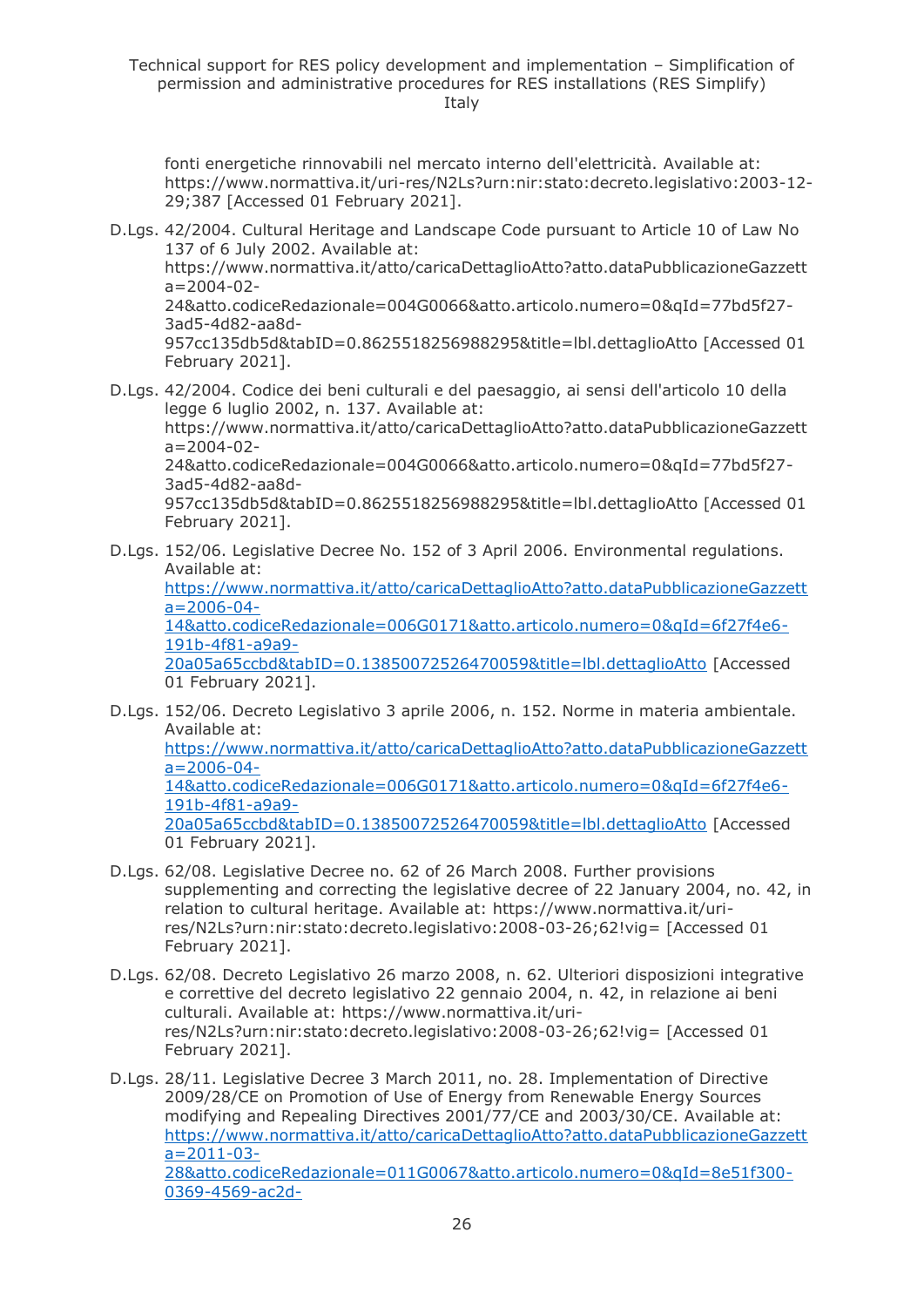[7d8b76963387&tabID=0.8800190622456626&title=lbl.dettaglioAtto](https://www.normattiva.it/atto/caricaDettaglioAtto?atto.dataPubblicazioneGazzetta=2011-03-28&atto.codiceRedazionale=011G0067&atto.articolo.numero=0&qId=8e51f300-0369-4569-ac2d-7d8b76963387&tabID=0.8800190622456626&title=lbl.dettaglioAtto) [Accessed 01 February 2021].

- D.Lgs. 28/11. Decreto Legislativo 3 marzo 2011, n. 28. Attuazione della direttiva 2009/28/CE sulla promozione dell'uso dell'energia da fonti rinnovabili, recante modifica e successiva abrogazione delle direttive 2001/77/CE e 2003/30/CE. Available at: https://www.normattiva.it/atto/caricaDettaglioAtto?atto.dataPubblicazioneGazzett a=2011-03- 28&atto.codiceRedazionale=011G0067&atto.articolo.numero=0&qId=8e51f300- 0369-4569-ac2d-7d8b76963387&tabID=0.8800190622456626&title=lbl.dettaglioAtto [Accessed 01 February 2021].
- D.Lgs. 104/17. Legislative Decree No. 104 of 16 June 2017. Implementation of Directive 2014/52/EU of the European Parliament and of the Council of 16 April 2014 amending Directive 2011/92/EU on the assessment of the effects of certain public and private projects on the environment, pursuant to Articles 1 and 14 of Law No. 114 of 9 July 2015. Available at: [https://www.normattiva.it/uri](https://www.normattiva.it/uri-res/N2Ls?urn:nir:stato:decreto.legislativo:2017-06-16;104)[res/N2Ls?urn:nir:stato:decreto.legislativo:2017-06-16;104](https://www.normattiva.it/uri-res/N2Ls?urn:nir:stato:decreto.legislativo:2017-06-16;104) [Accessed 01 February 2021].
- D.Lgs. 104/17. Decreto Legislativo 16 giugno 2017, n. 104. Attuazione della direttiva 2014/52/UE del Parlamento europeo e del Consiglio, del 16 aprile 2014, che modifica la direttiva 2011/92/UE, concernente la valutazione dell'impatto ambientale di determinati progetti pubblici e privati, ai sensi degli articoli 1 e 14 della legge 9 luglio 2015, n. 114. Available at: [https://www.normattiva.it/uri](https://www.normattiva.it/uri-res/N2Ls?urn:nir:stato:decreto.legislativo:2017-06-16;104)[res/N2Ls?urn:nir:stato:decreto.legislativo:2017-06-16;104](https://www.normattiva.it/uri-res/N2Ls?urn:nir:stato:decreto.legislativo:2017-06-16;104) [Accessed 01 February 2021].
- DM 10 September 2010. Guidelines for the authorisation of plants powered by renewable sources. Available at: <https://www.gazzettaufficiale.it/eli/id/2010/09/18/10A11230/sg> [Accessed 01 February 2021].
- Decreto 10 settembre 2010. Linee guida per l'autorizzazione degli impianti alimentati da fonti rinnovabili. Available at: <https://www.gazzettaufficiale.it/eli/id/2010/09/18/10A11230/sg> [Accessed 01 February 2021].
- D.P.R. 380/01. Decree Of The President Of The Republic of 6 June 2001, No 380. Consolidated text of legislative and regulatory provisions on construction. (Text A). Available at: https://www.normattiva.it/atto/caricaDettaglioAtto?atto.dataPubblicazioneGazzett a=2001-10- 20&atto.codiceRedazionale=001G0429&atto.articolo.numero=0&qId=f678a142 ab76-4b81-b649 b27245d86f61&tabID=0.8625518256988295&title=lbl.dettaglioAtto [Accessed 01 February 2021].
- D.P.R. 380/01. Testo unico delle disposizioni legislative e regolamentari in materia edilizia. (Testo A). Available at: https://www.normattiva.it/atto/caricaDettaglioAtto?atto.dataPubblicazioneGazzett a=2001-10- 20&atto.codiceRedazionale=001G0429&atto.articolo.numero=0&qId=f678a142 ab76-4b81-b649 b27245d86f61&tabID=0.8625518256988295&title=lbl.dettaglioAtto [Accessed 01 February 2021].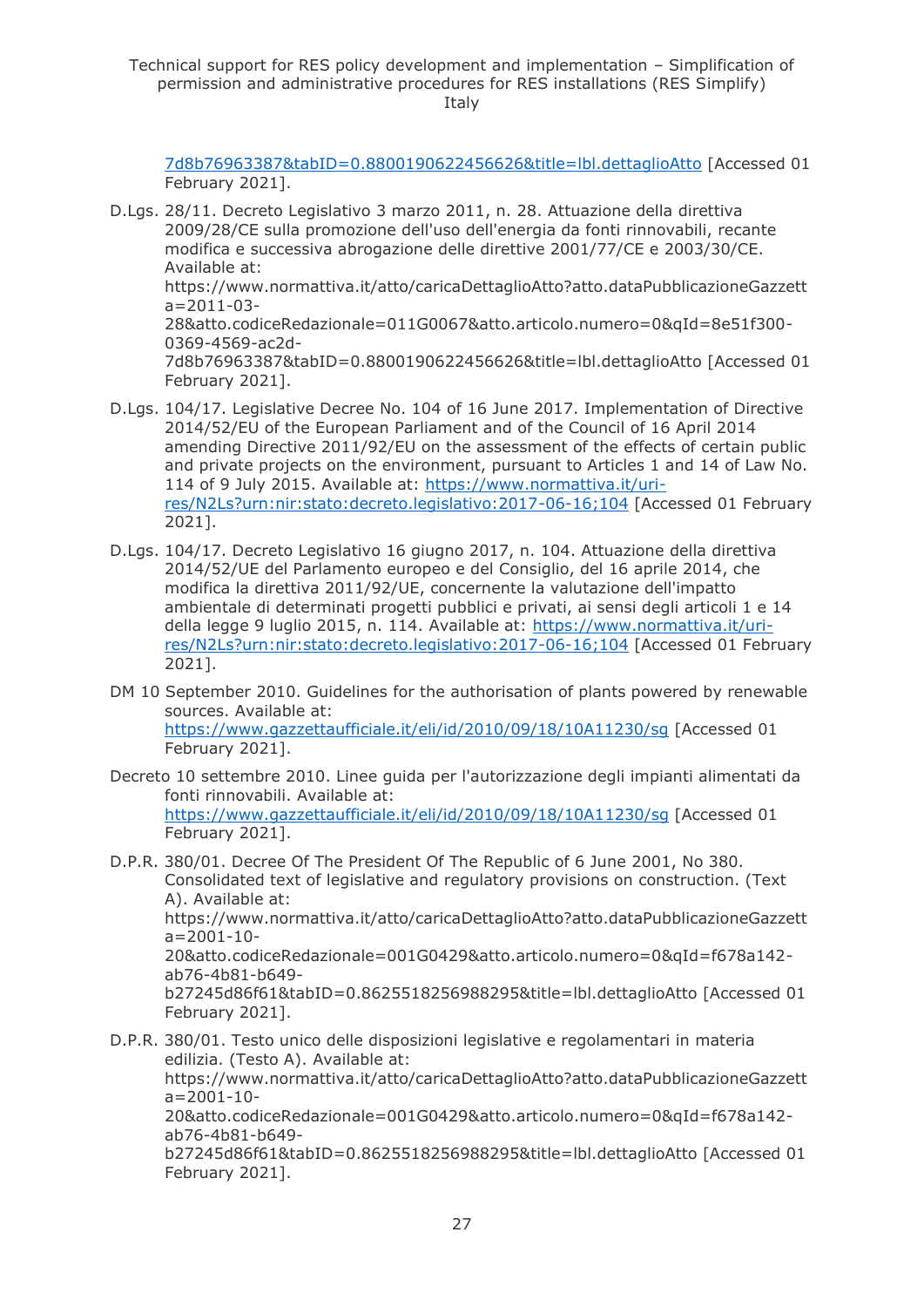- D.P.R. 1199/71. Presidential Decree No 1199 of 24 November 1971. Simplification of administrative appeals procedures. Available at: [https://www.normattiva.it/uri](https://www.normattiva.it/uri-res/N2Ls?urn:nir:stato:decreto.del.presidente.della.repubblica:1971-11-24;1199!vig=)[res/N2Ls?urn:nir:stato:decreto.del.presidente.della.repubblica:1971-11-](https://www.normattiva.it/uri-res/N2Ls?urn:nir:stato:decreto.del.presidente.della.repubblica:1971-11-24;1199!vig=) [24;1199!vig=](https://www.normattiva.it/uri-res/N2Ls?urn:nir:stato:decreto.del.presidente.della.repubblica:1971-11-24;1199!vig=) [Accessed 01 February 2021].
- D.P.R. 24 novembre 1971, n. 1199. Decreto Del Presidente Della Repubblica 24 novembre 1971, n. 1199. Semplificazione dei procedimenti in materia di ricorsi amministrativi. Available at: [https://www.normattiva.it/uri](https://www.normattiva.it/uri-res/N2Ls?urn:nir:stato:decreto.del.presidente.della.repubblica:1971-11-24;1199!vig=)[res/N2Ls?urn:nir:stato:decreto.del.presidente.della.repubblica:1971-11-](https://www.normattiva.it/uri-res/N2Ls?urn:nir:stato:decreto.del.presidente.della.repubblica:1971-11-24;1199!vig=) [24;1199!vig=](https://www.normattiva.it/uri-res/N2Ls?urn:nir:stato:decreto.del.presidente.della.repubblica:1971-11-24;1199!vig=) [Accessed 01 February 2021].
- ENEL Green Power, 2020. PV and Wind Development in Italy, Spain and Germany. Authorized Projects vs Historical Additions and 2030 NECPs Capacity Target.Greenpeace et.al., 2020. Open letter from Greenpeace Italia, ITALIA SOLARE, Legambiente, WWF Italia: Relaunch of investments in renewables and the role of photovoltaics, Rilancio degli investimenti nelle rinnovabili e ruolo del fotovoltaico. Available at: [https://www.qualenergia.it/articoli/al-fotovoltaico](https://www.qualenergia.it/articoli/al-fotovoltaico-serve-piu-spazio-anche-sui-terreni-agricoli/)[serve-piu-spazio-anche-sui-terreni-agricoli/](https://www.qualenergia.it/articoli/al-fotovoltaico-serve-piu-spazio-anche-sui-terreni-agricoli/) [Accessed 01 February 2021].
- GSE, 2018. Regional Regulation Of Electricity Generation From Renewable Sources, Regolazione Regionale Della Generazione Elettrica Da Fonti Rinnovabili. Study by Energy Services Manager: System Studies and Monitoring Department, Institutional Technical Support Department. Gestore dei Servizi Energetici: Direzione Studi e Monitoraggio di Sistema Funzione, Supporto Tecnico Istituzionale. Available at: [https://www.gse.it/servizi-per-te/news/regolazione](https://www.gse.it/servizi-per-te/news/regolazione-regionale-della-generazione-elettrica-da-fonti-rinnovabili)[regionale-della-generazione-elettrica-da-fonti-rinnovabili](https://www.gse.it/servizi-per-te/news/regolazione-regionale-della-generazione-elettrica-da-fonti-rinnovabili) [Accessed 01 February 2021].
- GSE, n.d. Authorisations for plants powered by renewable energy sources, Autorizzazioni per gli impianti alimentati da fonti rinnovabili. Available at: https://www.gse.it/normativa/autorizzazioni [Accessed 19 November 2020].
- Hawkins, 2019. Case Study Italy on Permitting of Onshore Wind Farms by Nigel Hawkins, Elettricità Futura.
- ISPRA, n.d. Territorial, Regulatory and Landscape Plans, Piani Territoriali, Regolatori, Paesaggistici. Italian Institute for Environmental Protection and Research, Istituto Superiore per la Protezione e la Ricerca Ambientale. Available at: https://www.isprambiente.gov.it/it/banche-dati/repertorio-dello-stato-diattuazione-dei-piani-per-il-parco-nei-parchi-nazionali/piani-territoriali-regolatoripaesaggistici [Accessed 01 February 2021].
- Terna Network Code, 2005. Codice di Rete Terna. Available at: <https://www.terna.it/en/electric-system/grid-codes/italian-grid-code> [Accessed 01 February 2021].
- Law 241/90. New rules on administrative procedures and the right of access to administrative documents. Available at: https://www.normattiva.it/urires/N2Ls?urn:nir:stato:legge:1990-08-07;241!vig= [Accessed 01 February 2021].
- Legge 241/90. Nuove norme in materia di procedimento amministrativo e di diritto di accesso ai documenti amministrativi. Available at: [https://www.normattiva.it/uri](https://www.normattiva.it/uri-res/N2Ls?urn:nir:stato:legge:1990-08-07;241!vig=%20)[res/N2Ls?urn:nir:stato:legge:1990-08-07;241!vig=](https://www.normattiva.it/uri-res/N2Ls?urn:nir:stato:legge:1990-08-07;241!vig=%20) [Accessed 01 February 2021].
- Ministry for Environment, Land and Sea Protection a., n.d. Operational instructions for issuing the Single Environmental Measure, Indicazioni operative per il rilascio del Provvedimento Unico in materia Ambientale (Ministero dell'Ambiente e della tutela del territorio e del mare). Available at: https://va.minambiente.it/it-IT/ps/Comunicazione/IndicazioniOperativeUnico#:~:text=Il%20Provvedimento%2 0Unico%20in%20materia%20ambientale%20%28PUA%29%2C%20regolamentat